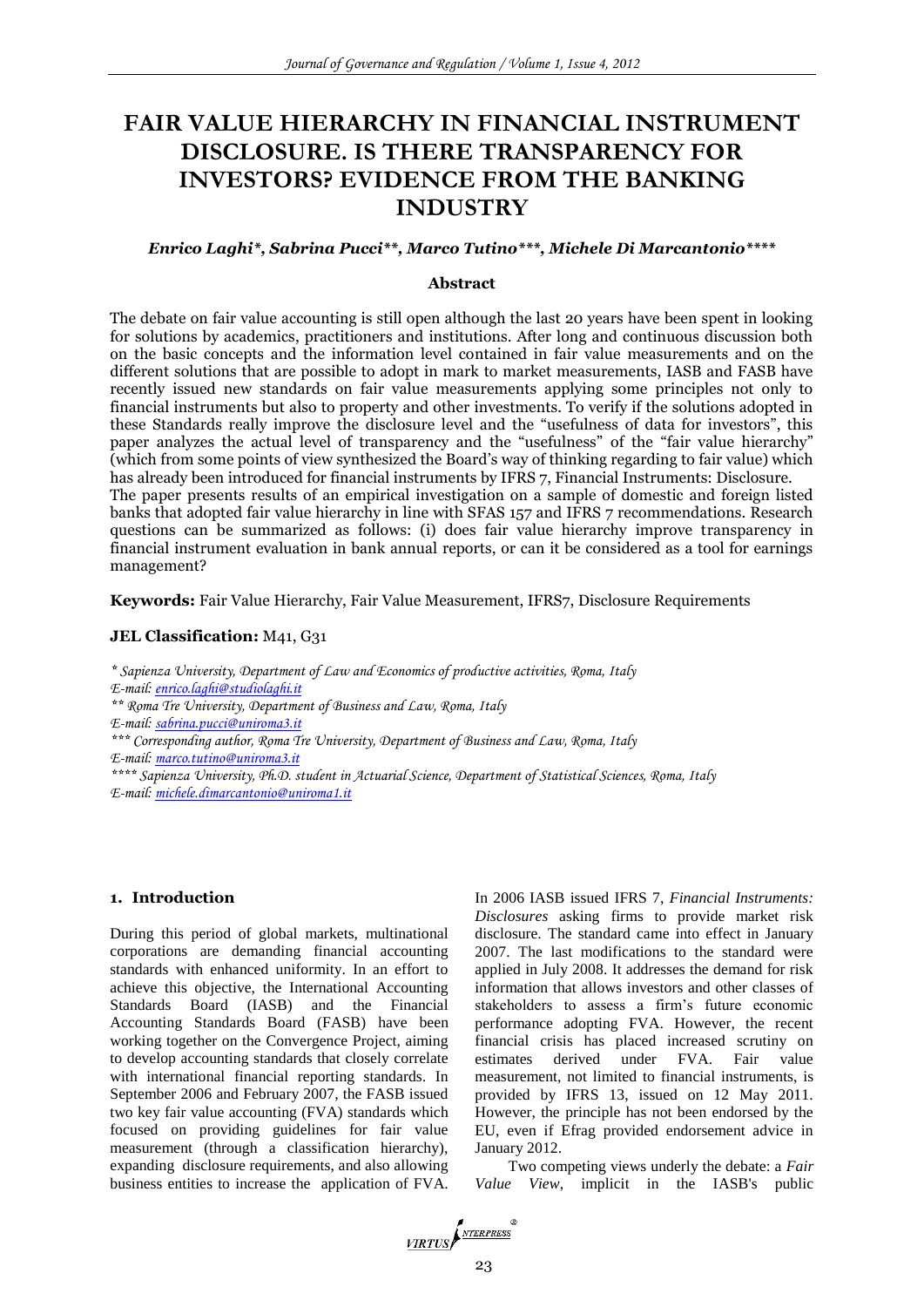pronouncements, and an *Alternative View* implicit in publicly expressed criticisms of the IASB's pronouncements. Whittington (2008) concluded that, in a realistic market setting, the search for a universal measurement method may be fruitless and a more appropriate approach to the measurement problem might be to define a clear measurement objective and to select the measurement method that best meets that objective in the particular circumstances that exist in relation to each item in the accounts.

Before the 2008 financial crisis, Fair Value seemed the best solution to obtain transparent and significant information from financial statements, both from the users' and from the prepares' perspective. The financial crisis period may raise an issue of revival of conservative concepts in financial reporting, e.g. historical cost measurement and application of the prudence principle.

Considering financial instrument evaluation, for many years there has been an open discussion between those who consider that the mixed model<sup>1</sup> should definitely evolve into a full fair value model in which all financial instruments are measured at fair value with changes recognized in the profit and loss account and those who consider that the mixed model is the optimal model for financial instrument accounting.

It seems that the full fair value model has clear advantages that are easy to demonstrate, but it is also true that there are sufficient disadvantages to preclude its implementation, at least for the moment. To limit the disadvantages and the difficulties to obtain "correct" estimates of fair values evaluated with models, the Boards decided to establish a three-level hierarchy that distinguishes (1) readily observable measurement inputs from (2) less readily observable measurement inputs and (3) unobservable measurement inputs.

No uniform framework is available to assure consistent fair market valuation and transparency for investor decision-making. Conceptual solutions of valuation issues need not to emerge from current economic situation and it is impossible to change this concept every time when economic conditions tend to change. Unsystematic changes of valuation concepts may produce instability of the economic system.

# **2. Literature review**

 $\overline{a}$ 

Fair Value Hierarchy, introduced by FAS No. 157 and transposed by IASB in IFRS 7, prioritizes the source of information used in fair value measurements into three levels: (1) Level 1 (observable inputs from quoted prices in active markets), (2) Level 2 (indirectly observable inputs from quoted prices of comparable items in active markets, identical items in inactive markets, or other market-related information), and (3) Level 3 (unobservable, firmgenerated inputs). Considering the value relevance of fair value accounting, Song et al. (2008), using quarterly reports of banking firms in 2008, found that the value relevance of Level 1 and Level 2 fair values is greater than the value relevance of Level 3 fair values. This evidence produced a growing literature focused on the effect that the adoption of fair value measurements, with particular regard to financial instruments measurement considering the financial crisis of the last few years, on reported earnings and on dividend policy adopted by listed companies and banks.

Starting from the question if fair value can help earnings manipulation, the study of Benston (2008) answers with a positive response, underlining that the implementation of SFAS 157 - which specifies the *fair value* as an *exit value* - is likely to be costly for investors and independent public accountants.

Using an international sample of 222 banks from 41 countries, Fiechter (2011) examines whether the use of the fair value option affects earnings volatility. Prior empirical studies associate higher levels of earnings volatility with fair value accounting (Barth et al. 1995; Hodder et al. 2006). In contrast, the author found evidence that banks applying the fair value measurement to reduce accounting mismatches exhibit lower earnings volatility than other banks. He concludes that banks can use flexibility in accounting to reduce artificial earnings volatility.

The same results have been achieved by Dechow and Shakespeare (2009) who documented that firms time securitization transactions to suit their financial reporting purpose. Moreover, Dechow et al. (2010) found evidence that securitization gains are significantly negatively related to pre-securitization gains. Together, those studies indicate that securitizations are employed as an earnings management tool, either through 'real' earnings management (timing of the gains recognition) or through discretion over accounting assumptions. Therefore, thiese results indicate that managers use the flexibility available in fair value accounting rules to smooth earnings.

Answering Dechow et al. (2010) and in defense of fair value, Barth and Taylor (2010) clarify the role of fair value in accounting for asset securitizations, discussing alternative explanations for the evidence presented in DMS, and offering suggestions for future research, advising against inferring the desirability of any particular accounting method from earnings management research. 'Real' earnings management, following Barth and Taylor (2010), refers to situations where firms enter into transactions that alter current period earnings, but do *not* manipulate the accounting estimates. The discretion over the timing of securitizations puts securitization transactions in this category. Real earnings management smoothes out accounting earnings, but it does *not* really undermine



 $1$  A mixed model is an accounting model that considers a mix of fair value and hystorical cost – depending from assets and liabilities - but also a model in which some modifications of fair value are in OCI instead of in Profit and Loss.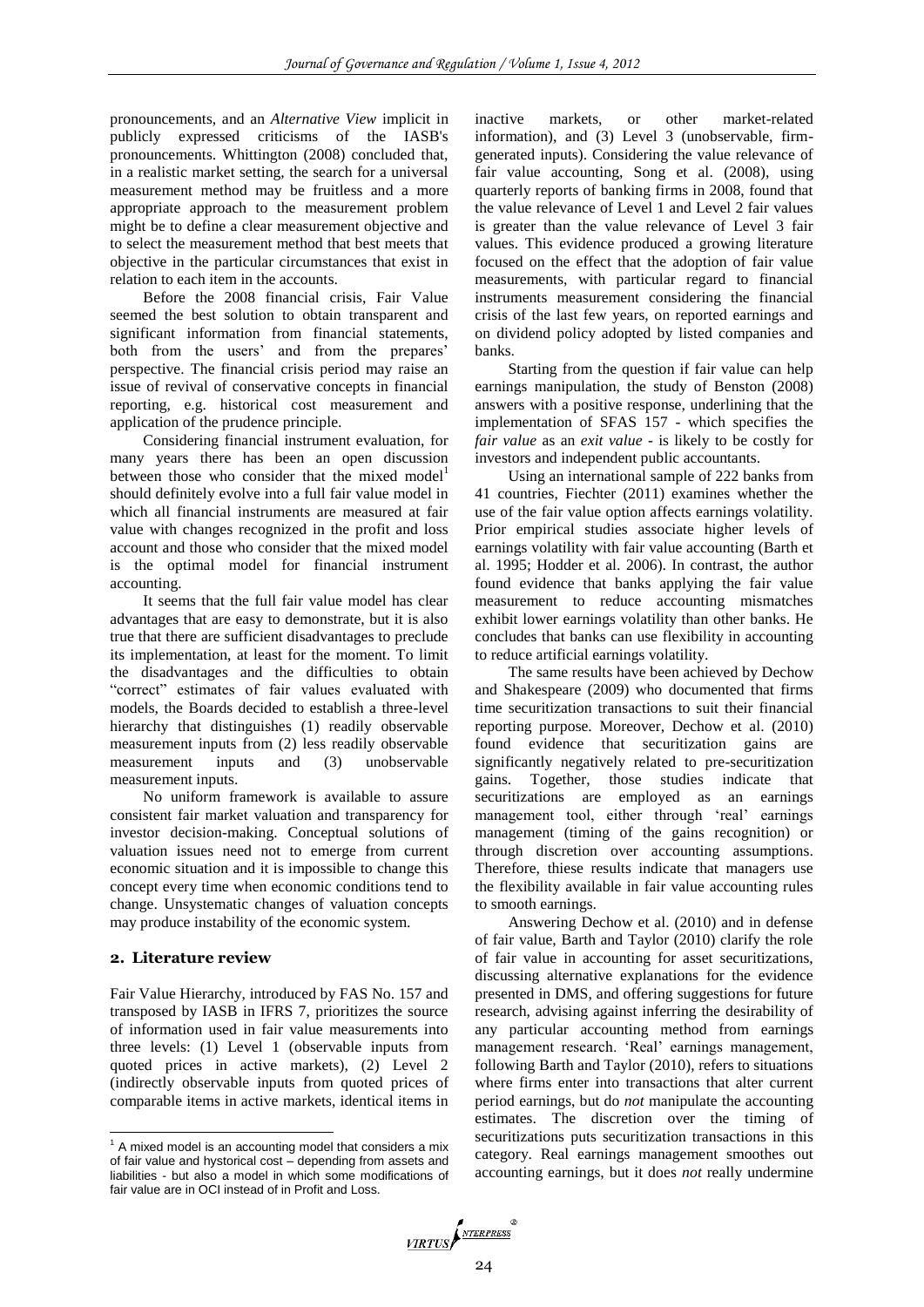the integrity of securitization accounting (Dechow and Shakespeare, 2009).

Building on Henry's (2009) study of early adopting banks, the paper of Guthrie et al. (2011) examines to what extent firms' election of instruments benefited their current or future earnings. Under the fair value option, SFAS 159, firms have full discretion over electing to report specified financial instruments at fair value on a contract-by-contract basis. The sample adopted comprises the constituents of the S&P 1500 Index for the first quarters of fiscal years 2007 and 2008. Expanding the sample across industries and over time allows the authors to obtain a more complete picture of the adoption of the fair value option. The authors do not find evidence of systematic opportunistic election of the fair value option. In only a handful of cases, concentrated among early adopters with an earnings shortfall, did firms experience a significant improvement in current or future earnings that casts doubt on whether their adoption was keeping with the intent and spirit of the standard.

Focusing on topics related to earnings management, Goncharov et al. (2011) examine the impact of positive fair value adjustments on dividend policy. Authors state that, if fair value adjustments are transitory in nature and managers are able to assess their implications for future earnings, fair value adjustments in net income are expected to have no distribution consequences. However, positive fair value adjustments may lead to higher dividends when management incorrectly assesses their persistence, thus having a potential for pro-cyclical impact because higher dividends increase leverage, and thus risk. Finally, they found no empirical support for the concern that dividends increase in response to positive fair value adjustments.

Considering advantages and disadvantages of FVO, Magnan (2009) discusses how FVA affects the nature of financial reporting, especially for financial institutions that were deeply affected by the 2007-9 financial crisis. The evidence of the investigation suggests that FVA, in combination with its use by regulators, may have severely undermined the financial condition of some institutions. In particular, the effect was amplified for institutions holding assets in markets that saw their liquidity dry up during the crisis. In other words, FVA may have amplified the crisis.

On this topic, Kothari et al. (2010) review the positive theory of GAAP that predicts that GAAP's principal focus is on control (performance measurement and stewardship) and that verifiability and conservatism are critical features of a GAAP shaped by market forces. The authors recognize the advantage of using fair values in circumstances where these are based on observable prices in liquid secondary markets, but caution against expanding fair values to financial reporting more generally. They conclude that rather than converging the American GAAP with IFRS, competition between the FASB and the IASB would allow GAAP to better respond to market forces

Considering the impact of fair value accounting on financial statement analysis, Rodríguez-Pérez et al. (2011) tried to shed some light on this issue by restating the financial investments and tangible fixed assets of a sample of 85 Spanish insurance companies, applying fair value instead of historical-cost-based valuations and by simulating analyst perception of these companies' efficiency and profitability for both sets of data using data envelopment analysis (DEA), a method used to empirically measure productive efficiency of decision making units. They found that the numbers "on the face" of the financial statements change considerably and observe that the magnitude of these changes varies between companies and classes of assets. However, only in a few cases does a change in the valuation basis lead to a relevant change in DEA scores; within the sample, the overall assessment of companies with regard to efficiency and profitability remains largely the same under both valuation bases. Findings of Rodríguez-Pérez et al. (2009) seem to indicate that a change from historical cost to fair value accounting could alter analyst perceptions of a limited number of companies but probably will not have a major impact on the appraisal of the majority of them.

Given the previous debate, the aim of the paper is to verify if the principles adopted by the Boards referring to Fair Value Hierarchy are effective in practice and if these principles permit to obtain a clear disclosure of the value and the risks associated with the financial instruments owned by the bank sector. Moreover, the analysis of data is completed with the construction of some regressive equations with the aim to test the relations between some variables described in financial statements and the volume, the evaluation models and the information referring to the different level of fair value existing for financial instruments – that will be better described in the following paragraph. From the qualitative and the quantitative analysis it is also possible to obtain a first indication of the utility of this data for investors.

# **3. Reasons for the empirical analysis**

The validity of the theory on different relations existing between accounting information released in the Annual Reports of a sample of listed banks, market capitalization at year end and the three levels of fair value adopted to assess the value of assets and liabilities (*Fair Value Hierarchy*) has been tested. For the purpose of the study we used statistical tools including multivariate regression analysis. In particular, the aims of the analysis are:

i. To verify if a significant relation can be found between specific accounting information reported on the Annual Report of a company in the sample and a set of specific variables related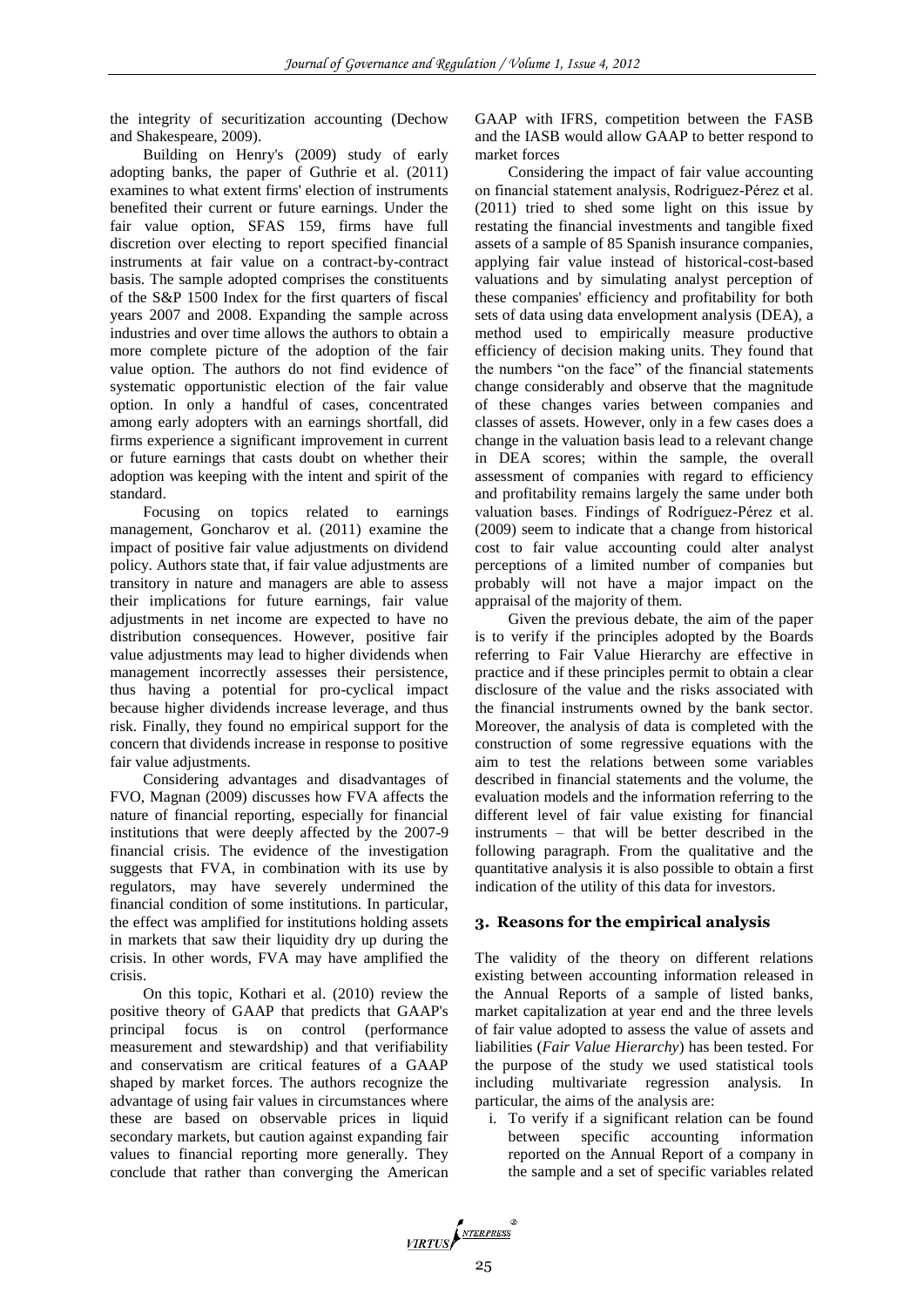to each company. In particular, we focused on the explanatory power of three levels of fair value adopted to assess assets and liabilities related to fair value hierarchy to explain market related dynamics (i.e., market capitalization) and accounting variables (i.e., net income) over time;

- ii. to verify if a relation exists between the annual percentage performance of portfolios of assets (or the net performance considering also liabilities) evaluated at fair value of level one and the annual percentage performance of portfolios of assets (or the net performance considering also liabilities) evaluated at fair value of level two and three;
- iii. to verify whether the relationships detected in (i) and (ii) are statistically significant and have good explanatory power;
- iv. To interpret the quantitative results in order to draw conclusions about the impact of each fair value measure on the selected dependent variables in a corporate governance perspective analysis.

Furthermore, the study provides detailed analysis for detecting eventual homogeneities in *sub*groups of companies characterized by common characteristics in terms of geographic area and quantitative relevance of the third level-fair value measure of assets.

# **4. Methodology and data design**

# *4.1 Data source of the analysis*

Since the raw data used to calculate each explanatory variable  $(EV)$  – such as  $FV$  x A and  $FV$  x L, for each level of fair value one, two and three - and part of the dependent variable (DV) as Net Income (NI) are calculated on the basis of the information reported on the companies' Annual Reports, for each year of study the model estimates refer to the closing date of the Annual Report at December 31<sup>st</sup>.

The models shown in Table 2.2 are tested for the years 2009, 2010 and 2011 considering the introduction of Fair Value Hierarchy as stated in accounting principles. As some variables are expressed in terms of annual variation, data has been collected also for 2008. The data has been taken from retrieved from the Bloomberg economic-financial database.

The raw data used to determine the value of the variables described in Table 1 refers to a sample of companies (the "Sample") selected using the following criteria:

i) companies that are not listed on any equity stock market have been excluded from the sample. This criterion is necessary as we need to calculate the annual stock market price variation of firms;

- ii) for each listed firm only the primary equity security is taken into account in order to avoid considering the same company more than once;
- iii) the selection is limited to the companies which operated in the banking sector (Bloomberg ICB sector "Banks") in the three-year period considered;
- iv) we include in the selection only the companies for which, in their last official document available on Bloomberg, at the reference date of the research, the information was specified regarding asset fair value measures of each level (one, two and three).
- v) the sample was increased to include some specific Italian banks that were not found by Bloomberg through the research criteria (function <EQS>) specified in the previous points from i) to iv).

Finally, the availability of data, *de facto*, has operated as an additional criterion which excluded from the Sample the companies whose raw data, at the research date, were not available, entirely or in part, on the database used to collect information.

The Sample according to these criteria is reported in Table A.5; however, the amplitude and the composition of the sample used for the analysis vary for each regression depending on the availability of the specific data which are necessary to calculate the DV and the EV of the model.

Furthermore, different subsets of the Sample have been identified to test the validity of the model also for sub-groups of banks characterized by homogeneities in terms of:

# **a.** *Geographical area of the country of Headquarters*

The Sample is subdivided into three groups: World (all the Sample), Italy and United States. This subdivision is necessary because, even if IASB and FASB have recently tried to converge on fair value accounting principles, some differences still exists. Moreover, some countries apply local GAAP instead of IFRS and SFAS. This subdivision permits us to verify if there are differences in fair value hierarchy disclosure joined to the nationality of the banks;

# **b.** *Quantitative relevance of the third level-fair value measure of assets (FV 3 A)*

For each model, year (t) and observed company (i) we defined the following indicator ("FV 3 %R" in equation 3.1), which expresses the quantitative relevance of the third level-fair value measure of assets on the total sum of fair value measures of assets referred to company (i) at time (t):

$$
FV \ 3 \ \%R_t^i = \frac{FV \ 3 \ A_t^i}{FV \ 1 \ A_t^i + FV \ 2 \ A_t^i + FV \ 3 \ A_t^i} \tag{3.1}
$$

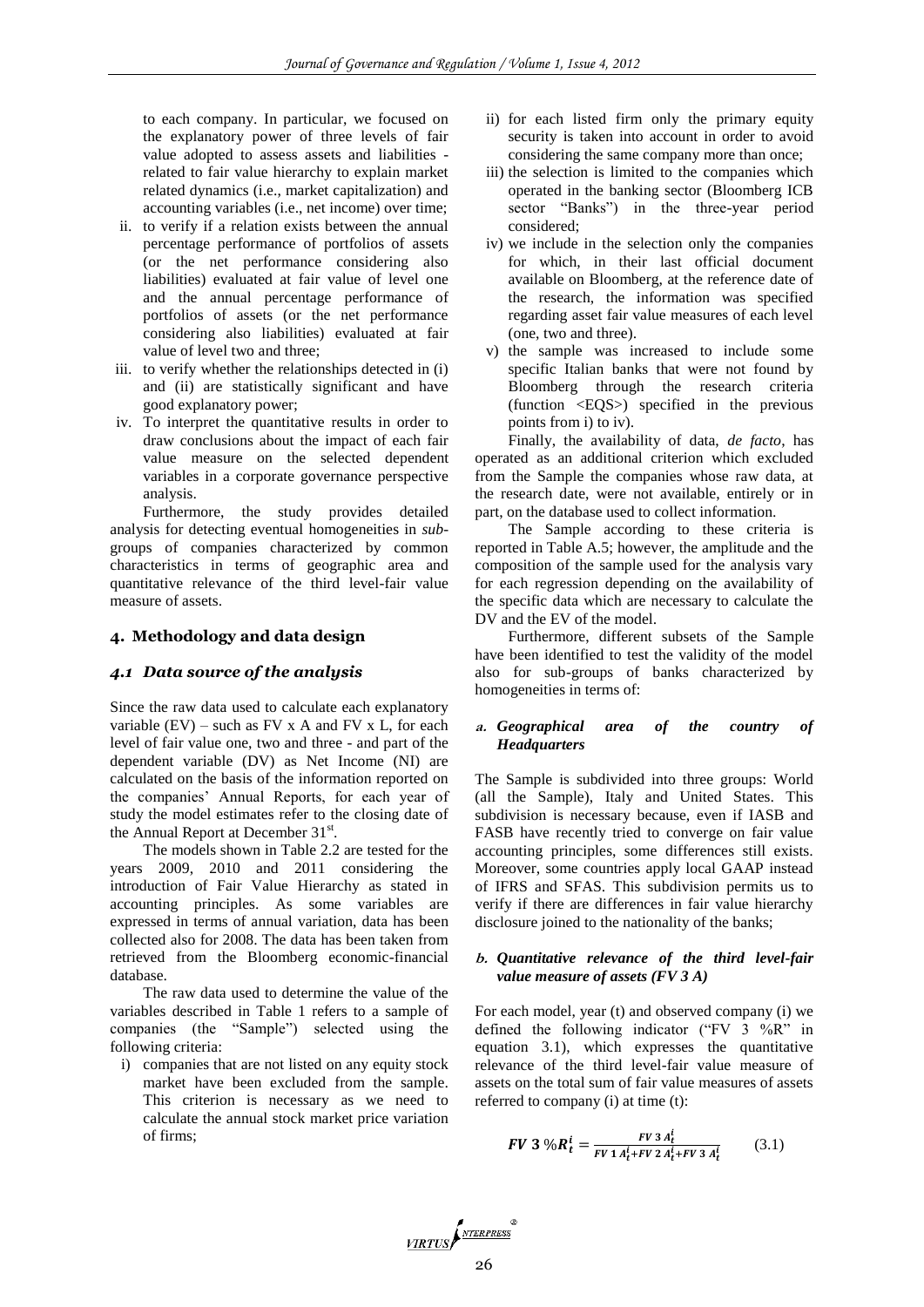Afterwards, for each *sub*-sample examined, we calculated 33,33% (P<sub>33</sub>) and 66,67% (P<sub>66</sub>) of FV 3%R empirical distribution, defining three possible ranges of the indicator:

- first percentile range:  $FV$  3 % $R_t^i \leq P_{33}$ ;
- second percentile range:  $P_{33}$  <  $FV$  3 % $R_t^i \leq P_{66}$ ;
- third percentile range:  $FV$  3 % $R_t^i > P_{66}$ . Finally, the *sub*-sample's raw data and variables were divided into three groups:

i) PERC. FV 3 n°1: the companies whose FV 3%R indicator value fell in the first percentile range;

- ii) PERC. FV 3 n°2: the companies whose FV 3%R indicator value fell in the second percentile range;
- iii) PERC. FV 3 n°3: the companies whose FV 3%R indicator value fell in the third percentile range.

Before testing hypotheses and running regressions, a qualitative analysis of available data was performed in order to verify if data provided in financial statements (i) is compliant with current accounting principles (ii) is clear, understandable and useful for stakeholders/investors. This step of the analysis provided us with useful information for the purpose of this study but, due to the large volume of data, results are not shown. Nevertheless, this step helped us to select only the set of companies formally compliant with accounting principles.

#### *4.2 Set of variables*

The set of dependent variables selected – *Net Income* and *Market Capitalization* – are highly significant for investors and external stakeholders. These two variables, even if they can suffer from the potential effect of other factors (i.e., accounting policy for Net Income; short term market conditions for Market Capitalization) they can be considered good proxies to set up the economics of a company. Regarding the independent variables, different levels of fair value and annual changes in value are considered. These represent key elements for the purpose of our study.

From a technical point of view, the variety of possible explanatory variables ("EV") that can be defined with reference to each level of fair value and, similarly, the multiplicity of dependent variables ("DV") that could be linked to those fair value measures, has determined the need to test more than one statistical model. In particular, Table 1 shows the set of DV and EV.

**Table 1.** Dependent variables and explanatory variables

| <b>DV</b> - Dependent variables   |                                                                                                      |                                         |  |  |  |  |  |  |
|-----------------------------------|------------------------------------------------------------------------------------------------------|-----------------------------------------|--|--|--|--|--|--|
| <b>Symbol</b>                     | <b>Description</b>                                                                                   | <b>Calculation formula</b>              |  |  |  |  |  |  |
| <b>MC</b>                         | Market capitalisation                                                                                | Raw data                                |  |  |  |  |  |  |
| NI                                | Net income                                                                                           | Raw data                                |  |  |  |  |  |  |
| <b>EV</b> - Explanatory variables |                                                                                                      |                                         |  |  |  |  |  |  |
| <b>Symbol</b>                     | <b>Description</b>                                                                                   | <b>Calculation formula</b>              |  |  |  |  |  |  |
| $\bf FV \times A$                 | Fair value measure of level $(x)$ of assets                                                          | Raw data                                |  |  |  |  |  |  |
| $\bf FV \times L$                 | Fair value measure of level $(x)$ of liabilities                                                     | Raw data                                |  |  |  |  |  |  |
| $\Lambda$ FV x A                  | Absolute variation between year [t-1] and year [t] of FV x A                                         | $(FV \times A[t]) - (FV \times A[t-1])$ |  |  |  |  |  |  |
| $\wedge$ FV x L                   | Absolute variation between year [t-1] and year [t] of FV x P                                         | $(FV x L[t]) - (FV x L[t-1])$           |  |  |  |  |  |  |
| <b>FV</b> x net                   | Net fair value measure of level $(x)$                                                                | $(FV X A) - (FV X L)$                   |  |  |  |  |  |  |
| $\wedge$ FV x net                 | Absolute variation between year [t-1] and year [t] of FV x net $(\Delta$ FV x A) - $(\Delta$ FV x L) |                                         |  |  |  |  |  |  |
| $\Delta\%$ FV x A                 | Percentage change between year [t-1] and year [t] of FV x A                                          | $\Delta$ FV x A / (FV x A [t-1])        |  |  |  |  |  |  |
| $\wedge\%$ FV x net               | Percentage change between year [t-1] and year [t] of FV x<br>net                                     | $\Delta$ FV x net / (FV x net [t-1])    |  |  |  |  |  |  |

**Note (1)**: stock variables refer to 31<sup>st</sup> December of year [t].

Note (2): variations (Δ and Δ%) refer to the value change occurring between 31<sup>st</sup> December of year [t-1] and 31<sup>st</sup> December of year [t].

#### *4.3 The relationship investigated: models*

The following Table 2 shows the structure  $-$  in terms of DV and EV - of the statistical models examined in this paper.

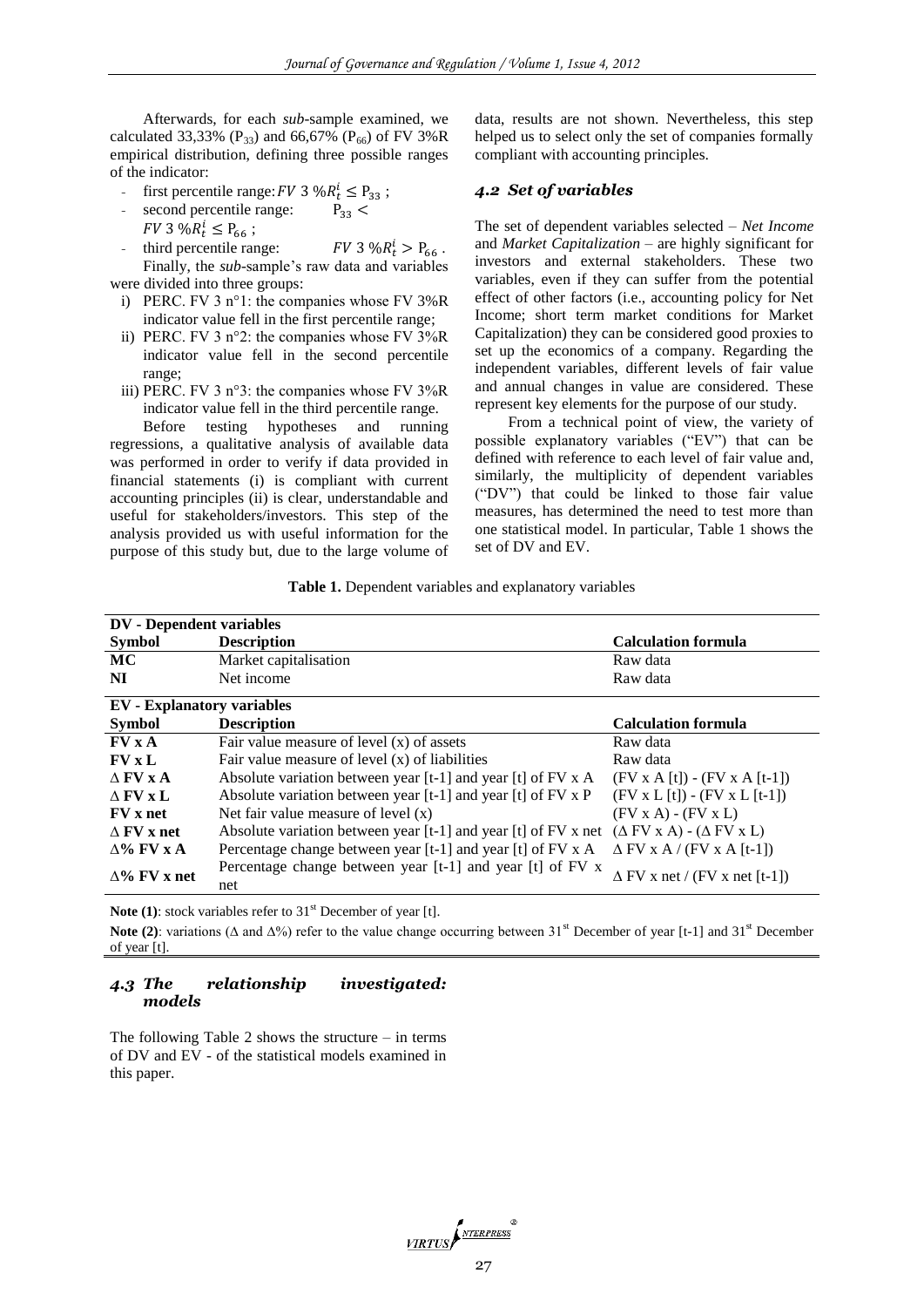| Model n°         | Dependent variable  | Independent variables |                     |                     |  |  |  |
|------------------|---------------------|-----------------------|---------------------|---------------------|--|--|--|
| #                | DV                  | <b>EV.1</b>           | EV.2                | <b>EV.3</b>         |  |  |  |
|                  | MC                  | FV1A                  | FV2A                | FV 3 A              |  |  |  |
|                  | NI                  | $\triangle$ FV 1 A    | $\triangle$ FV 2 A  | $\triangle$ FV 3 A  |  |  |  |
|                  | $\Delta\%$ FV 1 A   |                       | $\Lambda$ % FV 2 A  | $\lambda\%$ FV 3 A  |  |  |  |
| $\boldsymbol{4}$ | $\Delta\%$ FV 1 net |                       | $\Delta\%$ FV 2 net | $\Delta\%$ FV 3 net |  |  |  |

**Table 2.** The structure of the examined statistical models in terms of DV and EV

In order to refine the analysis, tests for four different models have been provided. For each model tested, the coefficients have been estimated adopting

the Ordinary Least Squares ("OLS") method through a multivariate linear regression.

In formula is (the "Model" of equation 2.1):

$$
DV_t^i = \beta_0 + \beta_1 EV \cdot 1_t^i + \beta_2 EV \cdot 2_t^i + \beta_3 EV \cdot 3_t^i + \varepsilon_t^i
$$
\n(2.1)

The hypotheses underlying the Model are the standard assumptions of the OLS. As specified in paragraph 4, some of them have been tested in order to verify if this method is applicable to the data set for the purpose of the analyses.

Since the models are cross-sectional, the value of  $DV_t^i$  is estimated for a reference date (t) as a function of the value that the independent variables assume at the same time (t). Parameters have been estimated for a fixed value of (t) on the basis of observation of the variables related to the (n) elements of the selected sample of companies described in paragraph 1.

The main objective of the analyses is to establish whether a stable and direct relationship can be assessed between different level and annual changes of fair value, as stated in accounting principles, and two main variables related to companies, net income as reported in annual statements and market capitalization at year end.

# *4.4 The tests*

The models of Table 2 are tested separately varying the reference time (t) and the *sub*-sample of companies considered using the OLS regressions as described above.

For a given model of Table 2.2 - considering the *sub*-divisions specified in point a. (three geographical areas) and in point b. (three ranges of FV 3 A) of paragraph 3 and that we repeated these analyses for each of the selected years (2009, 2010 and 2011) - we have developed a total of eighteen regressions per

model. Consequently, to examine all the models of Table 2.2 we have run 72 OLS regressions.

For each regression, in addition to the analysis of coefficients values, we checked the statistical significance of the model through the following tests:

- F statistic
- To verify the statistical significance of the whole model;
- Student's t
- To verify the statistical significance of the single explanatory variables;
- Adjusted R-squared

To measure the ability of the model to explain the variance of sample observations.

For each model of Table 2.2, the study of each combination [year (t); *sub*-sample of companies] is structured in two phases:

- i) The parameters of the Model are estimated including all the EV specified in Table 2.2. Therefore, we can verify the singular statistical significance of each independent variable through its Student's t P-Value;
- ii) On the base of the results of phase i), a secondstep OLS regression is repeated for the same combination [year (t); *sub*-sample of observations] excluding the independent variables whose Student's t in the first regression resulted statistically not significant at a level of confidence of 95% (P value  $\leq$  5%). Considering all the scenarios, the final number of regressions run in the first and in the second phase is equal to 144 – that is;

 $144 = \left\{ \left[ (3_{\text{geogr. areas}} + 3_{\text{FV 3 percentiles}}) 3_{\text{years}} \right] 4_{\text{models}} \right\} 2_{\text{analysis phases}}$ 

Since the null hypothesis (coefficient of the single explanatory variable equal to zero) cannot be rejected at a level of confidence of 95% for Student's t P-values higher than 0,05, for the purposes of this paper we consider only the results of the second-step analyses described in ii).

### **5. Empirical evidence on testing hypothesis: results and discussions**

All the models shown in Table 2.2 have been tested through both the first-step and the second-step groups of regressions described in the previous paragraph.

Considering that each model has been tested through eighteen different regressions and that the plurality of statistical indicators used to verify the

$$
\underbrace{\textit{VIRTUS}} \sum_{\textit{NTERPRESS}}^{\textit{NTERPRESS}}
$$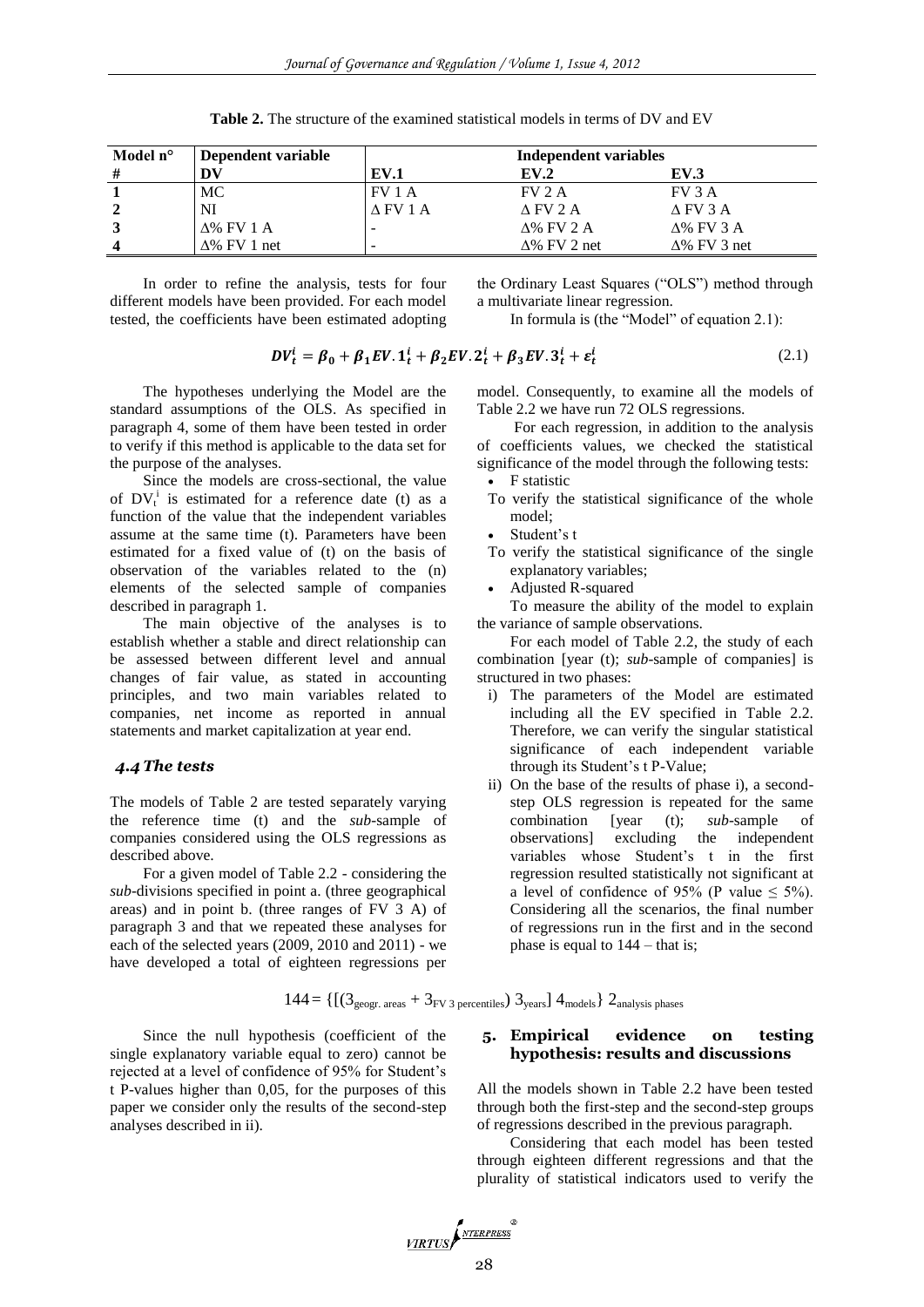validity of each of them, the general judgment of statistical significance has been characterized by inevitable elements of subjectivity. Furthermore, for some models (3 and 4), the results of the analyses show low statistical significance but in any case are relevant to draw conclusions in a corporate governance study.

In general, with reference to Models 1 and 2, the outputs of the regressions (shown in Appendix, Table A.1 and Table A.2) highlight that, on average, the F statistic assumes very high values for most of the dates (t) and the *sub*-samples analyzed, showing that, in most cases, coefficients are jointly significant independently from the reference year and from the specific companies considered in the regression.

Similarly, also the adjusted R-squared, on average, is very high for all the 36 regressions relating to Models 1 and 2. In particular, it is interesting to notice that the average value is 76.23%, while the median value is 86.43%.

As expected, the proportion of variability in the sample observations that is accounted for by the explanatory variables (measured by the adjusted Rsquared) increases when we consider a more restricted geographical area. For each year the statistic is higher for the USA and Italy, while it is

$$
MC_t^i = \beta_0 + \beta_1 (FV \, 1 \, A)_t^i + \beta_2 (FV \, 2 \, A)_t^i + \beta_3 (FV \, 3 \, A)_t^i + \varepsilon_t^i
$$

The results of the regression for Model 1 are presented in the Appendix in Table A.1.

Similar to Model 1, on average, USA presents the highest level of significance in terms of both F statistic and single Student's t of coefficients. Moreover, it is characterized by the highest values of adjusted R-squared.

Both for Italy and the USA the third level measure of fair value of assets (FV 3 A) is significant to estimate the market capitalization of banks for all the years examined.

With reference to the *sub*-samples distinguished according to the percentile range of FV 3% R, we notice that, on average, FV 3 A is the explanatory variable which proves statistically significant in most of the cases, followed by FV 2 A and FV 1 A.

Model 1 shows that market capitalization of banks in the sample seems to have a high level of correlation with asset evaluated at fair value level three, although these results cannot be generalized

 $NI_t^i = \beta_0 + \beta_1 (\Delta F V \mathbf{1} A)_t^i + \beta_2 (\Delta F V \mathbf{2} A)_t^i + \beta_3 (\Delta F V \mathbf{3} A)_t^i + \varepsilon_t^i$ 

The results of the regression for Model 2 are presented in the Appendix in Table A.2.

We estimated NI as a function of the annual variation of the different level of fair value measures of assets. The results show that the USA is characterized again by the highest values of F statistic and adjusted R-squared, but the independent variables structure is unstable over the years.

significantly lower – despite still being high in absolute terms – for the whole Sample. This can be attributed to the fact that for groups of companies characterized by the same country of domicile the values of coefficients can be better estimated in order to reflect nation-specific social, economic, financial, and cultural factors, thus allowing a more accurate estimate of a bank's book value.

On the contrary, it is interesting to note that, for each of the three years, on average, the maximum values of Adjusted R-squared are observable in the first percentile range, following in decreasing order the second and the third percentile range.

A common characteristic observed among significant models is the instability of the independent variables structure.

The following analyses examine each model in order to detect eventual regularities in the EV structure and to draw conclusions about the characteristics concerning the corporate governance of companies across the different *sub*-samples examined.

*Hypothesis 1*: *Is there any statistical and significant correlation between* market capitalization at year end *and financial assets evaluated at different levels of fair value?*

looking at different levels of significance considering three subsamples (World, USA, Italy). It is interesting to note that in USA market different levels of fair value in the valuation of assets seems to be always significant. Otherwise, in the Italian market, significance of fair value assets at different level is higher over time (low in 2009, high in 2011). This evidence can allow us to say that the Italian market is going to improve the adoption of fair value to better assess value of asset portfolio.

Focusing on the Italian market, results show that FV asset level three is always significant, these indicating that banks can use the fair value at level three to mitigate negative effects of undervaluation due to particular market conditions, as in the period 2009-201 after the financial crisis.

*Hypothesis 2*: *Is there any statistical and significant correlation between* net income at year end *and annual change in assets evaluated at different levels of fair value?*

In the percentile ranges differentiation of *sub*samples, the EV structure is highly unstable and in 33.3% of cases the coefficients are not significant, hence we reject the hypothesis of significant differences between the groups of banks characterized by different levels of FV 3 impact on the total of fair value measures of assets.

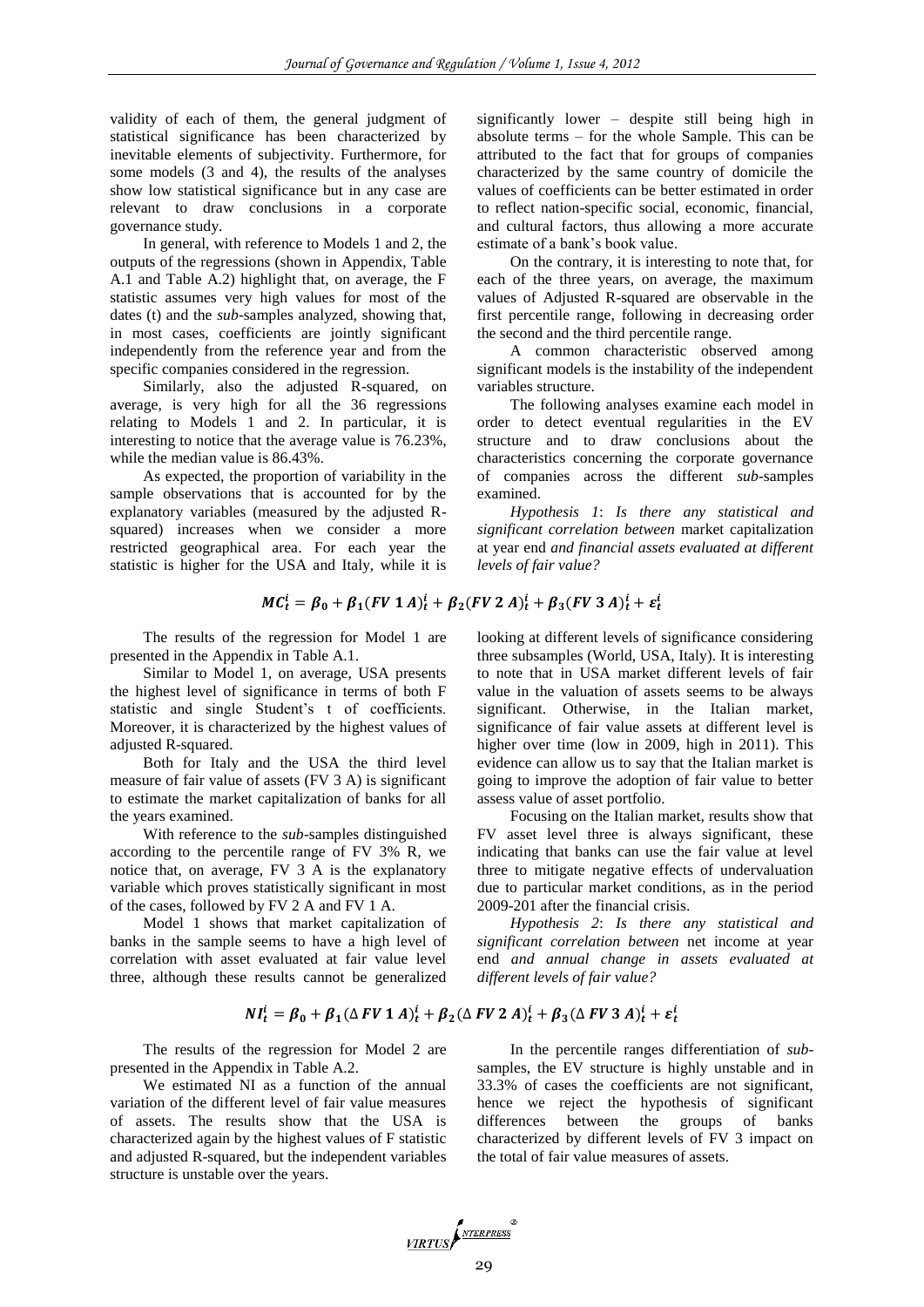In general, the regressions output of Model 2 shows interesting homogeneity across the different *sub*-samples analyzed: in most of the cases the coefficient of ∆ FV 3 A is negative, while the coefficient of  $\Delta$  FV 1 A is positive. The second levelmeasure, ∆ FV 2 A, is placed at an intermediate point.

This result can allow us to affirm that the fair value option, in particular considering FV level 3, can be considered as, among others influencing net income value, one of the tools to mitigate effects of the countercyclical trend in bad years such as the ones

observed. Nevertheless, this proposition has to be tested in more detail, considering other factors influencing net income dynamics.

For this purpose, with reference to the same companies considered in the regressions of the World *sub*-sample in Model 2, it is interesting to analyze the empirical percentages of times in which, for each combination of year (t) and level (x) of fair value, the value of the variable  $\Delta$  FV x A has the same sign as the Net Income (shown in Table 3).

| Table 3. Empirical percentages of times in which, for each combination of year (t) and level (x) of fair value, the |  |
|---------------------------------------------------------------------------------------------------------------------|--|
| value of the variable $\triangle$ FV x A has the same sign of NI                                                    |  |

| Year | Δ FV 1 A | $\triangle$ FV 2 A | $\wedge$ FV 3 A |
|------|----------|--------------------|-----------------|
| 2009 | 60.42%   | 54.17%             | 45.83%          |
| 2010 | 57.14%   | 61.90%             | 33.33%          |
| 2011 | 47.89%   | 61.97%             | 46.48%          |

It is evident to notice that ∆ FV 1 A and ∆ FV 2 A are characterized by the highest percentages, while those referring to  $\triangle$  FV 3 A are significantly lower. Furthermore, the lowest percentages of  $\triangle$  FV 3 A (in absolute) and the widest differentials between the third level and the first two are observable for 2009 and 2010, namely the years that immediately followed the financial crisis which began in 2008. This can be related to the hypothesis that FV3 can be used as a countercyclical tool for earnings management.

Similar results are obtained repeating the same analyses with reference to the net measure of fair value (Table 4).

**Table 4.** Empirical percentages of times in which, for each combination of year (t) and level (x) of fair value, the value of the variable ∆ FV x net has the same sign of NI

| Year | $\Delta$ FV 1 net | $\Delta$ FV 2 net | $\Delta$ FV 3 net |  |
|------|-------------------|-------------------|-------------------|--|
| 2009 | 62,96%            | 51,85%            | 37,04%            |  |
| 2010 | 55,26%            | 55,26%            | 39.47%            |  |
| 2011 | 48.89%            | 57,78%            | 48,89%            |  |

Before any definitive conclusion, the study should be further investigated in order to remove the assumptions described above and to consider also the effect of the other variables that influence NI. However, the results of our analyses constitute evidence that, with reference to our Sample of banks, in the years from 2009 to 2011 the variables calculated as a function of the third level-measure of fair value behaved in a way that was significantly different, in statistical terms, in comparison to the ones calculated as a function of the first and the second-level measures of fair value.

We proceed in the analysis of Model 3 (4), in which the annual percentage change of FV x A (FV x net) is expressed as a function of the annual percentage change of the same variable referring to the second and the third level measure of fair value. Hence, in comparison to the models previously analyzed, the number of repressors is reduced to two.

The aim of these models is to verify if the second and the third level-measures of fair value vary in accordance with the first, or if they vary in a significantly different way, or if there is not any significant linear relationship. In this sense, we conjecture that, as FV 1 A (FV 1 net) are a *proxy* of the market indexes that must be taken as a reference for evaluating assets and liabilities of the second and third level of fair value - independently from the specific models used by banks for their assessment -,  $\Delta\%$  FV 2 A ( $\Delta\%$  FV 2 net) and  $\Delta\%$  FV 3 A ( $\Delta\%$  FV 3 net) should vary in accordance to  $\Delta\%$  FV 1 A ( $\Delta\%$ ) FV 1 net).

In addition to the assumptions specified above, models 3 and 4 require a further hypothesis: for each level of fair value, the portfolios of assets and liabilities assessed at fair value are characterized by the same internal distribution of financial instruments in terms of typology and economic value. Since we focus on the annual percentage changes, no hypothesis is made on the absolute total value of each portfolio, but only on their internal qualitative composition and the percentage weight of the

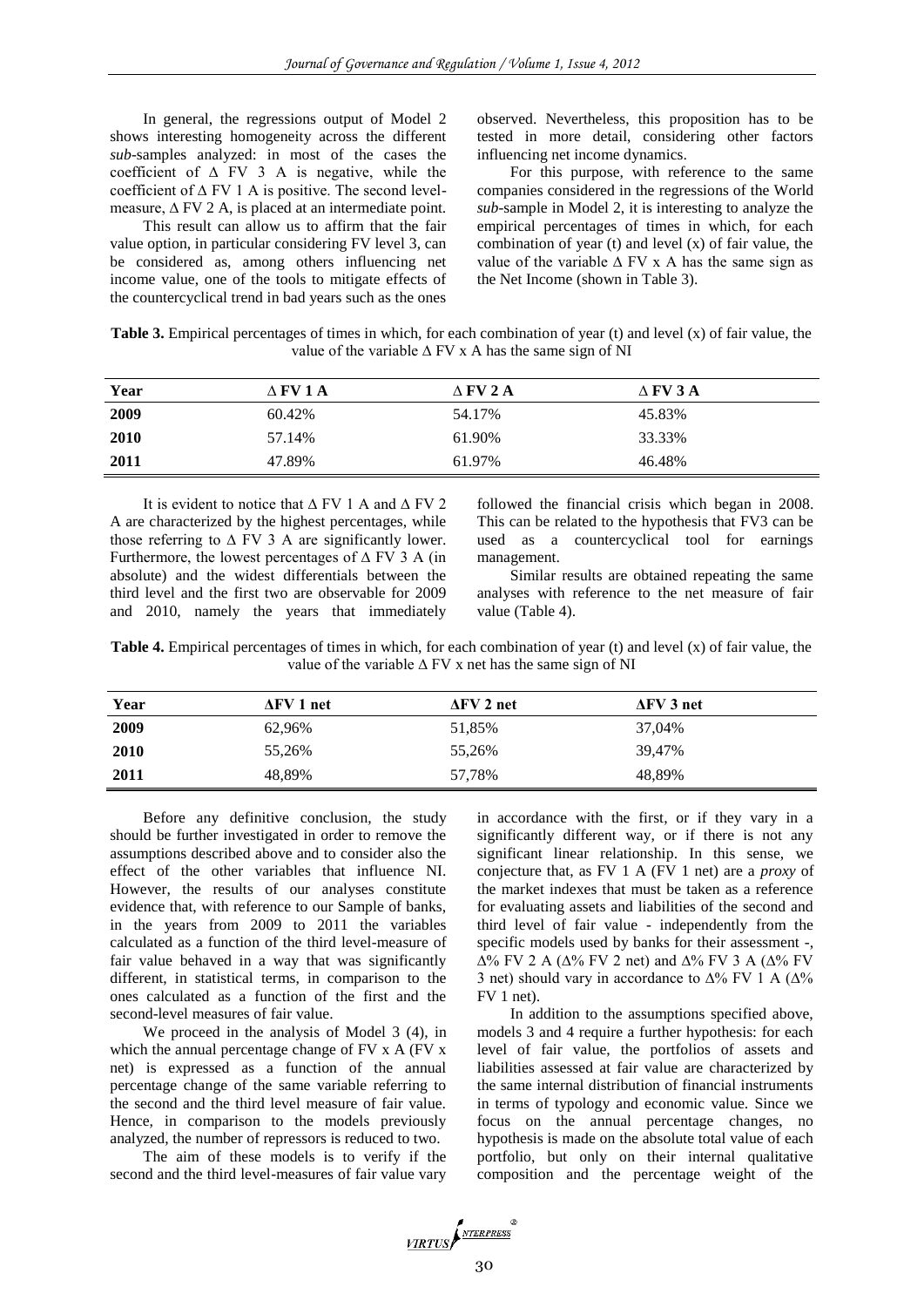categories of elements that constitute them. As for the previous assumptions, also this hypothesis could be removed in further studies examining the internal composition of each level of fair value-measure.

*Hypothesis 3*: *Is there any statistical and significant correlation between* annual change in fair value asset of first level *and annual change in fair value asset at levels two and three?*

$$
(\Delta\% \, FV \, 1 \, A)_t^i = \beta_0 + \beta_2 (\Delta\% \, FV \, 2 \, A)_t^i + \beta_3 (\Delta\% \, FV \, 3 \, A)_t^i + \varepsilon_t^i
$$

The results of the regression for Model 3 are presented in the Appendix in Table A.3.

It is evident that the model is not significant in most of cases, as in 10 regressions out of 18 we cannot refuse the hypothesis that coefficients are jointly equal to zero. With reference to the cases of joint significance of coefficients, we do not detect any stability in the EV structure over the years and the *sub*-groups of companies examined.

Consequently, we can infer that no relevant linear relationships exist between the percentage performance of FV 1 A and the percentage performance of FV 2 A and FV 3 A.

*Hypothesis 4*: *Is there any statistical and significant correlation between* annual change in net fair value of level 1 *and annual change in net fair value at levels two and three?*

 $(\Delta\%$  FV 1 net) $_{t}^{i} = \beta_0 + \beta_2(\Delta\%$  FV 2 net) $_{t}^{i} + \beta_3(\Delta\%$  FV 3 net) $_{t}^{i} + \varepsilon_t^{i}$ 

The results of the regression for Model 4 are presented in the Appendix in Table A.4. Unlike Model 3, for each level of fair value we express DV and the EV in terms of net fair values.

The analysis of Model 4 has confirmed also for the net measures of fair value the results obtained with reference to Model 3 about the non-correlation between the annual percentage performance of the financial instruments assessed at fair value of level one and the percentage performance of those assessed at fair value of the second and third levels.

# **6. Conclusion and further research**

The paper investigates if any relation between fair value hierarchy and variables related to market capitalization and net income can be assessed, assuming that data used in the analysis is formally compliant with International Accounting Standard IAS/IFRS and US GAAP. Moreover, a second level of analysis tries to evaluate if any relation between changes in value of FV1 asset and FV1 net (defined as accounting value of asset minus accounting value of liabilities) can be found.

In the first part of the analysis, we found that market capitalization and net income are correlated with value of asset evaluated at different level of fair value. This evidence is particularly strong for the US market subsample. This allows us to say that, even if the US GAAP and IFRS 13 can be considered quite close in evaluation of financial assets through fair value option, the evidence has to be further investigated.

Looking at relation between net income and changes in value of assets evaluated at different levels of fair value, results show that level three of fair value can be considered as a countercyclical tool available to be used in contrast in bad periods, such as 2009- 2011 characterized by financial crisis.

Considering models adopted, results from our analysis can be summarized as follows:

- Fair value level 3, which is the more subjective criterion in financial instrument measurement, shows poor relevance in US banks and much less relevance in Italy;
- Disclosure on fair value hierarchy is not widely adopted: considering a potential sample of more than 2,500 listed banks, only 281 currently disclose on three different levels of fair value, as requested by accounting principles (IFRS 7 and SFAS 157);
- Even if financial instruments assessed adopting fair value level 3 are quite dissimilar considering level 1 and 2 of fair value, a broaden disclosure seems to be required for this class;
- Since data on fair value level 3 shows results not always consistent, it seems to be necessary to better investigate in order to assess if "anomalies" can be referred to specific classes of financial assets, market trends, models and assumptions adopted for evaluation;
- Even if the fair value level 3 is more subjective, the degree of subjectivity in evaluation of financial instruments of level 2 - more significant in value considering the whole portfolio - has to be taken into account.

Results of regression analysis show that variables investigated – market capitalization, net income and three levels of fair value – are quite associated, under specific assumptions, but they do not offer unique and clear information to investors in terms of usefulness for their capital allocation strategy.

In synthesis, even if fair value hierarchy principles allow a better understanding about trends in value and composition of banks financial instrument portfolios, they suffer from two main limitations: (i) subjectivity problems in value estimation; (ii) short term volatility in results due to changes in macroeconomic variables.

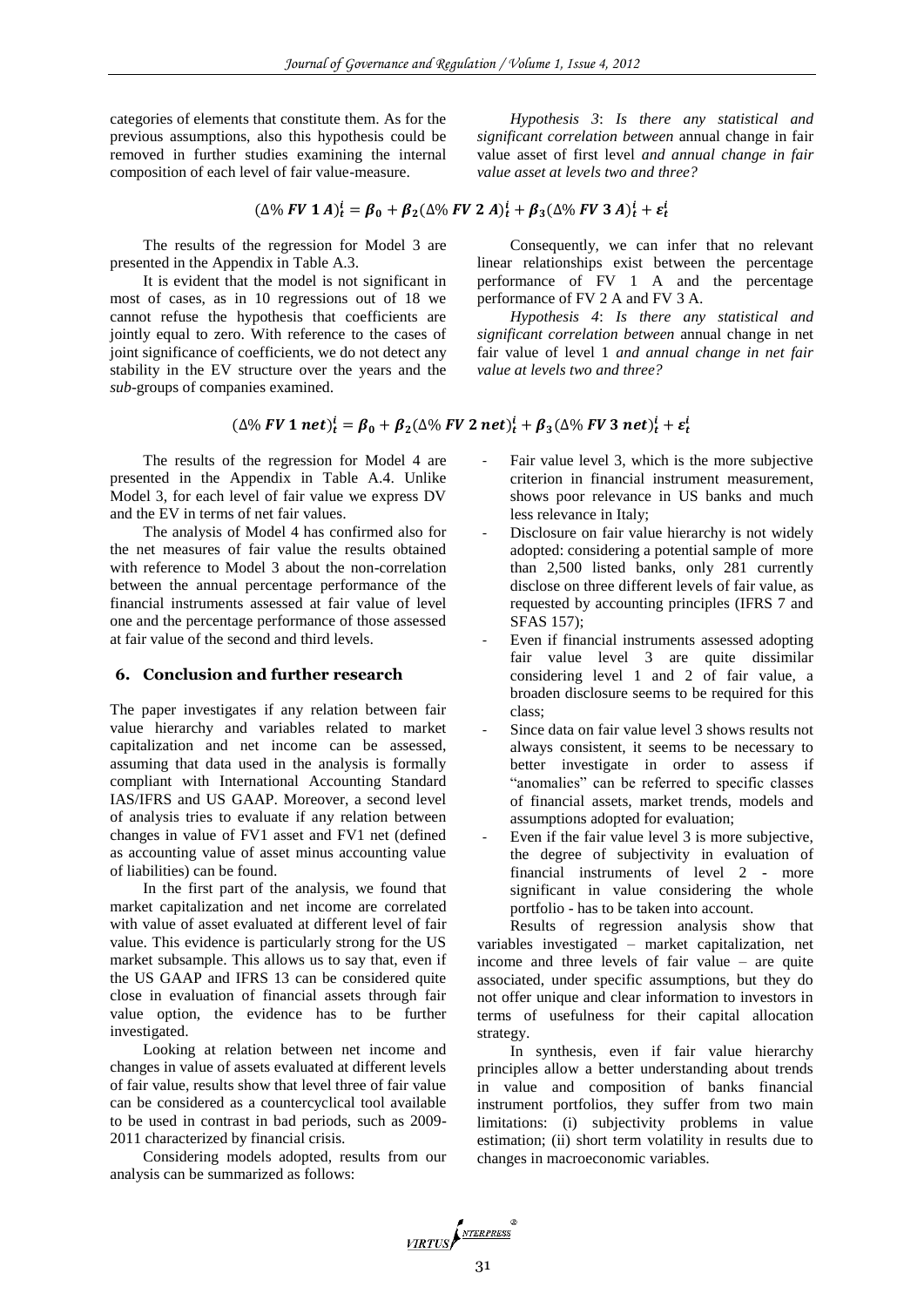#### **7. Limitations of the analysis**

The analysis is based on the assumption that, for each year and company studied, the portion of assets and liabilities assessed at fair value that have been reclassified at a different fair value level from one year to the next is equal to zero. This coincides with the assumption that the annual change of level  $(x)$ -fair value measure is entirely attributable to the variation of value of the assets and the liabilities assessed at that level (x) and not to a change in the valuation criteria (to a different fair value level) of financial instruments assessed at fair value. Furthermore, we assume that, for each level of fair value, companies did not increase or decrease from one year to the next the amount of resources invested (for assets) and borrowed (for liabilities) that are assessed at fair value. Thus we assume that companies may have changed portfolio compositions, but did not disinvest or invest new resources in fair value-assessed financial instruments from one year to the next.

Both hypotheses could be removed in further works investigating, for each level of fair value, the portfolio composition of assets and liabilities assessed at fair value.

In synthesis, hypotheses at the base of the models investigated have to be assessed to better fit the complexity of the economics involved. In fact, even if results show a good degree of correlation between market capitalization and net income, the study has to be improved to take into account some main aspects

- (i) composition of each portfolio of asset and liabilities.
- (ii) *change* in composition and portfolio
- (iii) Specific weight of each class of asset and liability considering the whole value of asset portfolio and financial structure of bank sample.

These limitations are relevant in particular for models 3 and 4 to fix any conclusions that can allow us to affirm that a good degree of correlation can be found and that banks use fair value option to mitigate the effect of bad years in terms of portfolio performance and, hence, in terms of earnings management.

#### **References**

- 1. Anagnostopoulos, Y., Buckland, R. (2011), IAS 39 and measurement quality: Bankers' perceptions, *Journal of Applied Accounting Research*, 12 (2), pp. 157-178.
- 2. Barth, M., Taylor, D. (2010), In defense of fair value: Weighing the evidence on earnings management and asset securitizations, *Journal of Accounting and Economics*, 49 (1-2), pp. 26-33.
- 3. Benston, G.J. (2008), The shortcomings of fair-value accounting described in SFAS 157, *Journal of Accounting and Public Policy*, 27 (2), pp. 101-114
- 4. Blacconiere, W.G., Frederickson, J.R., Johnson, M.F., Lewis, M.F. (2011), Are voluntary disclosures that disavow the reliability of mandated fair value

information informative or opportunistic?, *Journal of Accounting and Economics*, 52 (2-3), pp. 235-251.

- 5. Dechow, P., L. Myers, and C. Shakespeare (2010), Fair value accounting and gains from asset securitizations: A convenient earnings management tool with compensation side-benefits, *Journal of Accounting and Economics*, 49(1-2) ,2-25
- 6. Dechow, P., & C. Shakespeare (2009), Do Managers Time Securitization Transactions to Obtain Accounting Benefits?, *The Accounting Review*, 84(1), 99-132
- 7. Díaz, J.M. (2010), Should full fair value model be applied to all financial instruments? Arguments and opinions [¿Se debería aplicar el valor razonable a todos los instrumentos financieros? Opiniones y argumentos], *Revista Espanola de Financiacion y Contabilidad*, 39 (145), pp. 169-195.
- 8. Fiechter, P. (2011), The effects of the fair value option under IAS 39 on the volatility of bank earnings, *Journal of International Accounting Research*, 10 (1), pp. 85-108
- 9. Goncharov, I., Van Triest, S. (2011), Do fair value adjustments influence dividend policy?, *Accounting and Business Research*, 41 (1), pp. 51-68.
- 10. Guthrie, K., Irving, J.H., Sokolowsky, J. (2011), Accounting choice and the fair value option, *Accounting Horizons*, 25 (3), pp. 487-510.
- 11. Henry, E. (2009), Early adoption of SFAS 159: Lessons from games (almost) played, *Accounting Horizons,* 23 (June), pp. 181-199.
- 12. Koonce, L., Nelson, K.K., Shakespeare, C.M. (2011), Judging the relevance of fair value for financial instruments, *Accounting Review*, 86 (6), pp. 2075-2098
- 13. Kothari, S.P., Ramanna, K., Skinner, D.J. (2010), Implications for GAAP from an analysis of positive research in accounting, *Journal of Accounting and Economics*, 50 (2-3), pp. 246-286.
- 14. Magnan, M.L. (2009), Fair value accounting and the financial crisis: Messenger or contributor?, *Accounting Perspectives*, 8 (3), pp. 189-213
- 15. Mala, R., Chand, P. (2012), Effect of the global financial crisis on accounting convergence, *Accounting and Finance*, 52 (1), pp. 21-46.
- 16. Mazonas, P.M., Stallard, P.J.E., Graham, L. (2011), Longevity risk in fair valuing level 3 assets in securitised portfolios, *Geneva Papers on Risk and Insurance: Issues and Practice*, 36 (4), pp. 516-543.
- 17. Milburn, J.A. (2008), The relationship between fair value, market value, and efficient markets, *Accounting Perspectives*, 7 (4), pp. 293-316.
- 18. Pannese, D., Del Favero, A. (2010), Fair value accounting: Affect on the auditing profession, *Journal of Applied Business Research*, 26 (3), pp. 43-50.
- 19. Pucci S., Tutino M., Marulli E. (2012), Comparative Analysis of Risk Management and Risk Disclosure in the Banking Sector. Italian vs. World Practices, *The International Journal of Management and Business,*  Vol. 3, Issue 1
- 20. Rashad Abdel-Khalik, A. (2010), Fair Value Accounting and Stewardship [Comptabilitéà la juste valeur et gérance], *Accounting Perspectives*, 9 (4), pp. 253-269
- 21. Rodríguez-Pérez, G., Slof, J., Solà, M., Torrent, M., Vilardell, I. (2011), Assessing the Impact of Fair-Value Accounting on Financial Statement Analysis: A Data Envelopment Analysis Approach, *Abacus*, 47 (1), pp. 61-84.

VIRTUS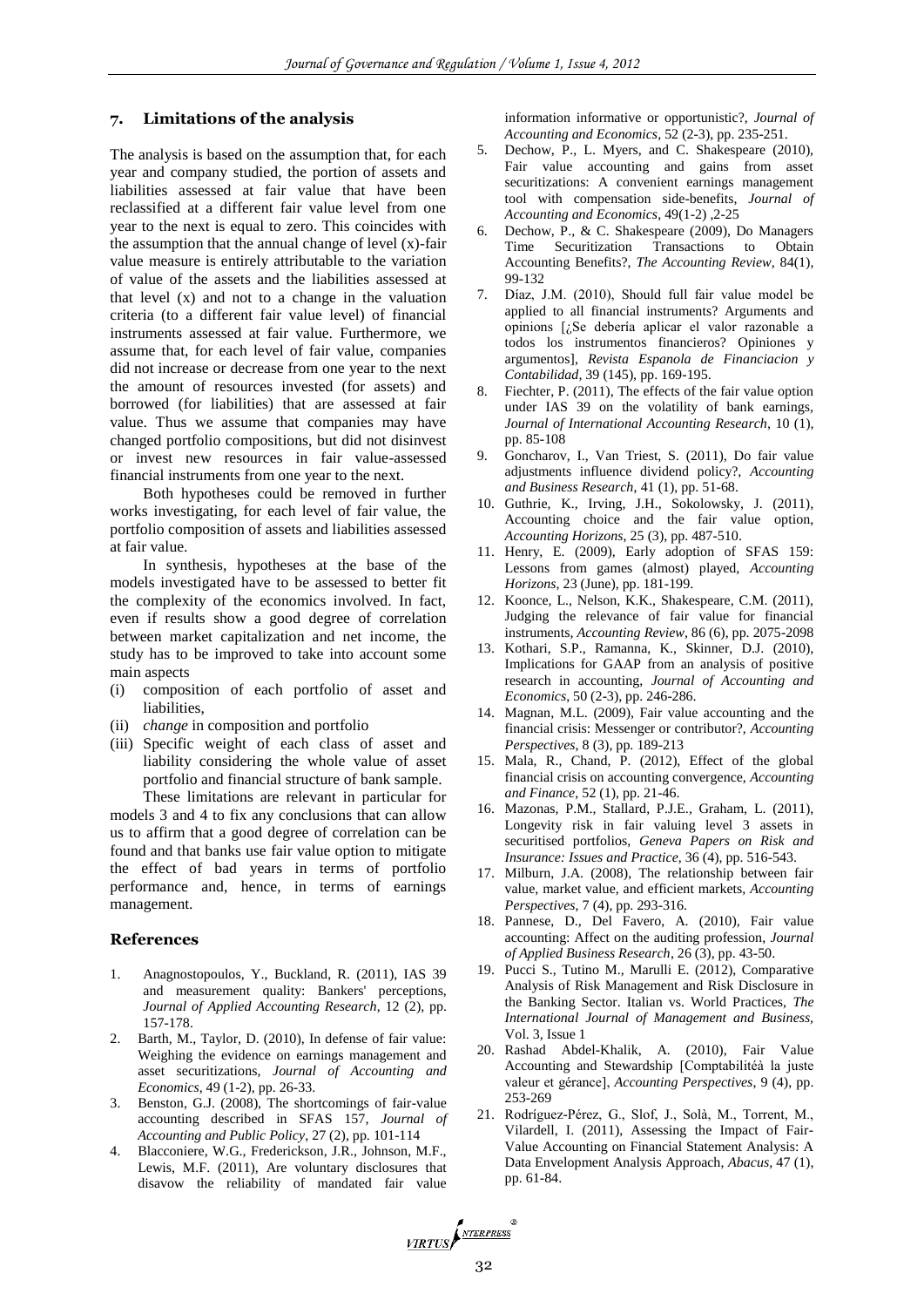- 22. Song, C.J., Thomas, W.B., Yi, H. (2010), Value relevance of FAS No. 157 Fair Value hierarchy information and the impact of corporate governance mechanisms, *Accounting Review*, 85 (4), pp. 1375- 1410
- 23. Strouhal, J., Müllerová, L., Cardová, Z., Paseková, M.b (2009), National and international financial

reporting rules: Testing the compatibility of Czech reporting from the SMEs perspective, *WSEAS Transactions on Business and Economics*, 6 (12), pp. 620-629.

24. Whittington, G. (2008), Fair value and the IASB/FASB conceptual framework project: An alternative view, *Abacus*, 44 (2), pp. 139-168

VIRTUS NEERPRESS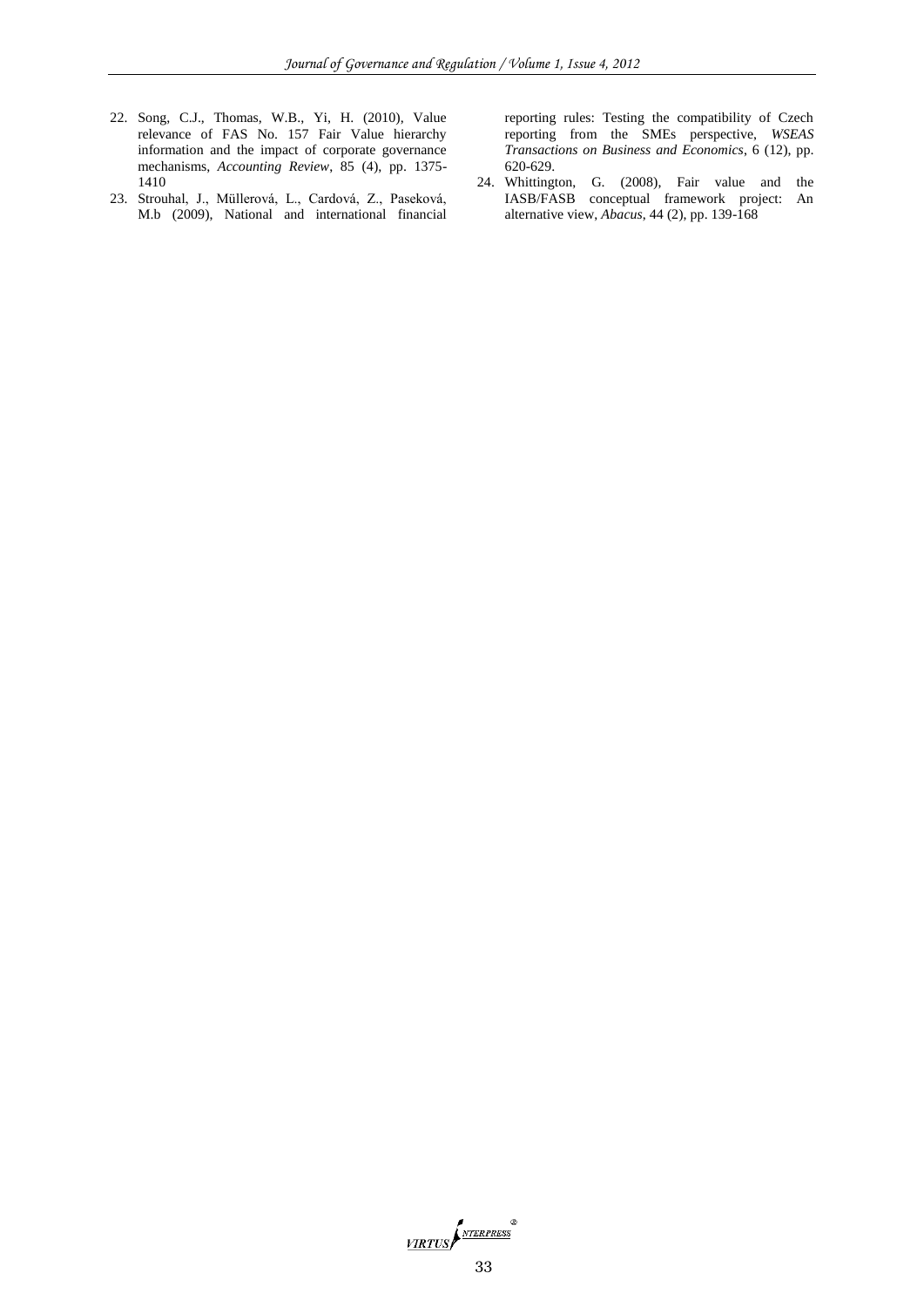# **Appendix**

| Model 1 -<br>$regr.$ (ii)                    |                              | 2009                         |                              |                              | 2010                         |                              |                              | 2011                         |                              |
|----------------------------------------------|------------------------------|------------------------------|------------------------------|------------------------------|------------------------------|------------------------------|------------------------------|------------------------------|------------------------------|
| Sub-sample                                   | <b>WORLD</b>                 | <b>ITALY</b>                 | <b>USA</b>                   | <b>WORLD</b>                 | <b>ITALY</b>                 | <b>USA</b>                   | <b>WORLD</b>                 | <b>ITALY</b>                 | <b>USA</b>                   |
| Number of<br>observation<br>$\boldsymbol{S}$ | 186                          | 13                           | 146                          | 211                          | 14                           | 166                          | 240                          | 15                           | 191                          |
| <i>F</i> statistic                           | 256.874                      | 1,483.471                    | 689.601                      | 356.073                      | 982.108                      | 2,381.461                    | 912.064                      | 234.009                      | 2,104.116                    |
| P-Value F<br>statistic                       | 0.000                        | 0.000                        | 0.000                        | 0.000                        | 0.000                        | 0.000                        | 0.000                        | 0.000                        | 0.000                        |
| Adjusted R-<br>squared                       | 72.94%                       | 90.86%                       | 93.44%                       | 77.18%                       | 91.01%                       | 97.74%                       | 88.40%                       | 89.71%                       | 95.68%                       |
| Significant<br>EV                            |                              |                              |                              |                              |                              |                              |                              |                              |                              |
| Intercept                                    |                              |                              | 973,953.6                    | 41,727,99<br>2.5             |                              | 1,088,45<br>1.7              | 23,781,9<br>43.4             |                              | 1,020,24<br>1.0              |
| P-Value<br>Intercept                         | $\overline{a}$               | $\overline{\phantom{a}}$     | 0.045                        | 0.026                        | $\overline{a}$               | 0.000                        | 0.022                        | $\blacksquare$               | 0.000                        |
| FV1 A                                        | 0.260                        | $\overline{\phantom{a}}$     | $-0.272$                     | 4.962                        | 0.198                        | $-0.463$                     | 4.123                        | 0.245                        | $-0.659$                     |
| P-Value<br>FV1 A                             | 0.000                        | $\overline{\phantom{a}}$     | 0.000                        | 0.000                        | 0.000                        | 0.000                        | 0.000                        | 0.000                        | 0.000                        |
| FV2A                                         | $\overline{a}$               | $\overline{a}$               | $-0.047$                     | $-0.541$                     | $\overline{\phantom{a}}$     | $-0.048$                     | $-0.454$                     | $-0.132$                     | $\sim$                       |
| P-Value<br>FV2A                              |                              | $\overline{a}$               | 0.000                        | 0.000                        | $\overline{a}$               | 0.000                        | 0.000                        | 0.001                        | $\blacksquare$               |
| FV3A                                         | 0,573                        | 0,542                        | 2,485                        | $\overline{\phantom{a}}$     | 1,269                        | 3,807                        | $\overline{\phantom{a}}$     | 1.442                        | 2,900                        |
| P-Value<br>FV3 A                             | 0.000                        | 0.000                        | 0.000                        | ÷,                           | 0.000                        | 0.000                        | $\overline{a}$               | 0.001                        | 0.000                        |
| Sub-sample                                   | PERC.<br>FV3<br>$n^{\circ}1$ | PERC.<br>FV3<br>$n^{\circ}2$ | PERC.<br>FV3<br>$n^{\circ}3$ | PERC.<br>FV3<br>$n^{\circ}1$ | PERC.<br>FV3<br>$n^{\circ}2$ | PERC.<br>FV3<br>$n^{\circ}3$ | PERC.<br>FV3<br>$n^{\circ}1$ | PERC.<br>FV3<br>$n^{\circ}2$ | PERC.<br>FV3<br>$n^{\circ}3$ |
| Number of                                    |                              |                              |                              |                              |                              |                              |                              |                              |                              |
| observation<br>$\boldsymbol{S}$              | 61                           | 64                           | 61                           | 68                           | 72                           | 71                           | 81                           | 80                           | 79                           |
| <i>F</i> statistic                           | 1,032.997                    | 197.169                      | 284.926                      | 5,963.351                    | 175.929                      | 318.604                      | 376.345                      | 1,238.714                    | 273.744                      |
| P-Value F<br>statistic                       | 0.000                        | 0.000                        | 0.000                        | 0.000                        | 0.000                        | 0.000                        | 0.000                        | 0.000                        | 0.000                        |
| Adjusted R-<br>squared                       | 98.10%                       | 84.58%                       | 80.94%                       | 98.89%                       | 86.65%                       | 80.56%                       | 92.09%                       | 95.63%                       | 86.21%                       |
| Significant<br>EV                            |                              |                              |                              |                              |                              |                              |                              |                              |                              |
| Intercept                                    | 963,239.1                    |                              |                              | 891,195.1                    |                              |                              |                              |                              |                              |
| P-Value<br>Intercept                         | 0.019                        | $\overline{a}$               | $\overline{\phantom{a}}$     | 0.000                        | $\overline{a}$               | $\overline{\phantom{a}}$     |                              |                              |                              |
| $FVI$ $\boldsymbol{A}$                       | $1.117$                      | 0.586                        | $\Box$                       | ÷.                           | 1.812                        | 4.460                        | $-2.739$                     | $\overline{\phantom{a}}$     | $\overline{\phantom{a}}$     |
| P-Value<br><i>FVI A</i>                      | 0.000                        | 0.000                        | $\overline{\phantom{a}}$     | $\overline{\phantom{a}}$     | 0.000                        | $0.000\,$                    | 0.000                        | $\overline{\phantom{a}}$     | $\blacksquare$               |
| $FV2\,A$                                     | $-0,154$                     | $\Box$                       | $\overline{\phantom{a}}$     | 1,357                        | 0,509                        | $\sim$                       | 0,832                        | $-3,435$                     | $-0,089$                     |
| P-Value<br>FV <sub>2</sub> A                 | 0.000                        | $\overline{a}$               | $\blacksquare$               | 0.000                        | 0.002                        | $\overline{\phantom{a}}$     | 0.000                        | $0.000\,$                    | $0.000\,$                    |
| FV3 A                                        | $-117,759$                   | $-4,448$                     | 1,163                        | $\overline{\phantom{a}}$     | $-50,329$                    | $\sim$                       | 204,070                      | 149,114                      | 2,968                        |
| P-Value<br>FV3 A                             | 0.000                        | 0.000                        | $0.000\,$                    |                              | 0.000                        |                              | 0.000                        | 0.000                        | $0.000\,$                    |

# **Table A.1**. Parameters estimation and tests of significance for Model 1

VIRTUS P<sup>NTERPRESS</sup><br>34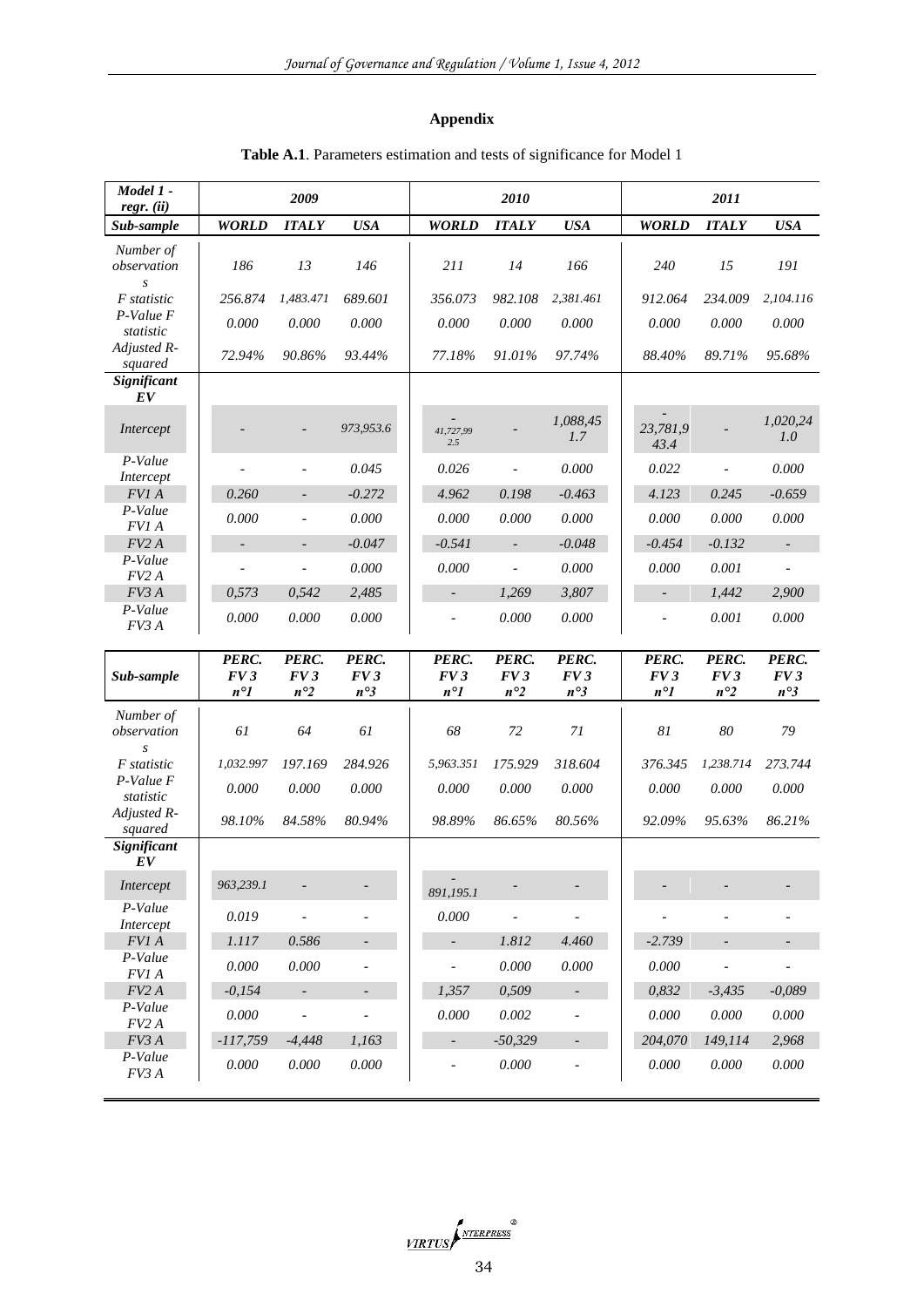| Model 2 -<br>$regr.$ $(ii)$                    |                          | 2009            |                          |                          | 2010                     |                          |                          | 2011                     |                              |
|------------------------------------------------|--------------------------|-----------------|--------------------------|--------------------------|--------------------------|--------------------------|--------------------------|--------------------------|------------------------------|
| Sub-sample                                     | <b>WORLD</b>             | <b>ITALY</b>    | <b>USA</b>               | <b>WORLD</b>             | <b>ITALY</b>             | <b>USA</b>               | <b>WORLD</b>             | <b>ITALY</b>             | <b>USA</b>                   |
| Number of                                      | 48                       | 9               | 25                       | 63                       | 9                        | 27                       | 71                       | 14                       | 28                           |
| observations                                   |                          |                 |                          |                          |                          |                          |                          |                          |                              |
| F statistic                                    | 41.859                   | 112.136         | 2,150.321                | 31.261                   | 60.318                   | 3,106.881                | 35.720                   | 103.521                  | 2,811.524                    |
| P-Value F<br>statistic                         | 0.000                    | 0.000           | 0.000                    | 0.000                    | 0.000                    | 0.000                    | 0.000                    | 0.000                    | 0.000                        |
| Adjusted R-<br>squared                         | 46.51%                   | 82.26%          | 95.10%                   | 49.40%                   | 75.79%                   | 95.58%                   | 58.57%                   | 81.15%                   | 99.52%                       |
| Significant<br>EV                              |                          |                 |                          |                          |                          |                          |                          |                          |                              |
| Intercept                                      | 4,712,934.4              |                 | $\overline{\phantom{a}}$ | 4,674,159.2              |                          | $\overline{\phantom{a}}$ |                          |                          | 466,620.3                    |
| P-Value                                        | 0.024                    | $\overline{a}$  | $\overline{\phantom{a}}$ | 0.005                    | $\overline{a}$           | $\overline{\phantom{0}}$ |                          | $\overline{a}$           | 0.028                        |
| Intercept                                      |                          |                 |                          |                          |                          |                          |                          |                          |                              |
| $\Delta$ FVI A                                 | $\overline{\phantom{a}}$ | 0.470           | 0.255                    | $\overline{\phantom{a}}$ | 0.454                    | 1.907                    | 1.011                    | $\overline{\phantom{a}}$ | ÷.                           |
| P-Value<br>$\Delta F V I A$                    | $\overline{\phantom{a}}$ | 0.000           | 0.002                    | $\overline{\phantom{a}}$ | 0.000                    | 0.000                    | 0.000                    | $\frac{1}{2}$            | $\qquad \qquad \blacksquare$ |
| $\Delta$ FV 2 A                                | $-0.054$                 | $-1.192$        | $-0.191$                 | $-0.197$                 | $\overline{\phantom{a}}$ | $\overline{\phantom{a}}$ | 0.156                    | $\overline{\phantom{a}}$ | 0.197                        |
| P-Value<br>$\Delta FV2A$                       | 0.000                    | 0.000           | 0.000                    | 0.000                    |                          |                          | 0.004                    |                          | 0.000                        |
| $\triangle$ FV 3 A                             |                          |                 | $\overline{\phantom{a}}$ | $-2.797$                 | $\overline{\phantom{a}}$ | $-3.698$                 | $-2.139$                 | 12.620                   | $-0.508$                     |
| P-Value                                        |                          |                 |                          | 0.000                    |                          | 0.000                    | 0.016                    | 0.000                    | 0.001                        |
| $\Delta FV3A$                                  |                          |                 |                          |                          |                          |                          |                          |                          |                              |
|                                                |                          |                 |                          |                          |                          |                          |                          |                          |                              |
| Sub-sample                                     | PERC.                    | PERC.           | PERC.                    | PERC.                    | PERC.                    | PERC.                    | PERC.                    | PERC.                    | PERC.                        |
|                                                | $FV3n^{\circ}I$          | $FV3n^{\circ}2$ | $FV3n^{\circ}3$          | $FV3n^{\circ}I$          | $FV3n^{\circ}2$          | $FV3n^{\circ}3$          | $FV3n^{\circ}1$          | $FV3n^{\circ}2$          | $FV3n^{\circ}3$              |
| Number of<br>observations                      | 10                       | NOT<br>SIGNIF.  | $\emph{NOT}$<br>SIGNIF.  | 10                       | 22                       | 31                       | $NOT$<br>SIGNIF.         | 22                       | 33                           |
| F statistic                                    | 89,258.102               |                 |                          | 5,641.276                | 29.142                   | 32.895                   | ÷,                       | 148.881                  | 42.296                       |
| P-Value F<br>statistic                         | 0.000                    |                 |                          | 0.000                    | 0.000                    | 0.000                    |                          | 0.000                    | 0.000                        |
| Adjusted R-                                    | 87.49%                   |                 |                          | 88.73%                   | 72.83%                   | 51.53%                   | $\overline{\phantom{a}}$ | 90.23%                   | 69.09%                       |
| squared<br>Significant                         |                          |                 |                          |                          |                          |                          |                          |                          |                              |
| EV                                             |                          |                 |                          |                          |                          |                          |                          |                          |                              |
| Intercept                                      | $\overline{\phantom{a}}$ | $\overline{a}$  | $\overline{\phantom{a}}$ |                          |                          | 4,394,140.6 4,860,917.6  | $\overline{\phantom{a}}$ | $\overline{a}$           | $\overline{\phantom{a}}$     |
| P-Value                                        | $\overline{\phantom{a}}$ |                 |                          |                          | 0.033                    | 0.073                    |                          |                          |                              |
| Intercept<br>$\Delta$ FV 1 A                   | $-0.703$                 |                 | $\blacksquare$           | 0.804                    |                          |                          |                          | 0.836                    | $-0.257$                     |
| P-Value                                        | $0.000\,$                |                 |                          | 0.000                    |                          |                          |                          | $0.000\,$                | 0.009                        |
| $\Delta F V I A$                               |                          |                 |                          |                          |                          |                          |                          |                          |                              |
| $\triangle$ FV 2 A<br>P-Value                  |                          |                 |                          |                          | $-0.706$<br>0.000        | $\overline{\phantom{a}}$ |                          | 0.480<br>0.000           | 0.140<br>0.000               |
| $\Delta FV2A$                                  |                          |                 |                          |                          |                          |                          |                          |                          |                              |
| $\triangle$ FV 3 A<br>P-Value<br>$\Delta FV3A$ | $-4.532$<br>0.000        |                 |                          |                          | 7.502<br>0.003           | $-2.462$<br>0.000        |                          | $-14.523$<br>$0.000\,$   |                              |

**Table A.2**. Parameters estimation and tests of significance for Model 2

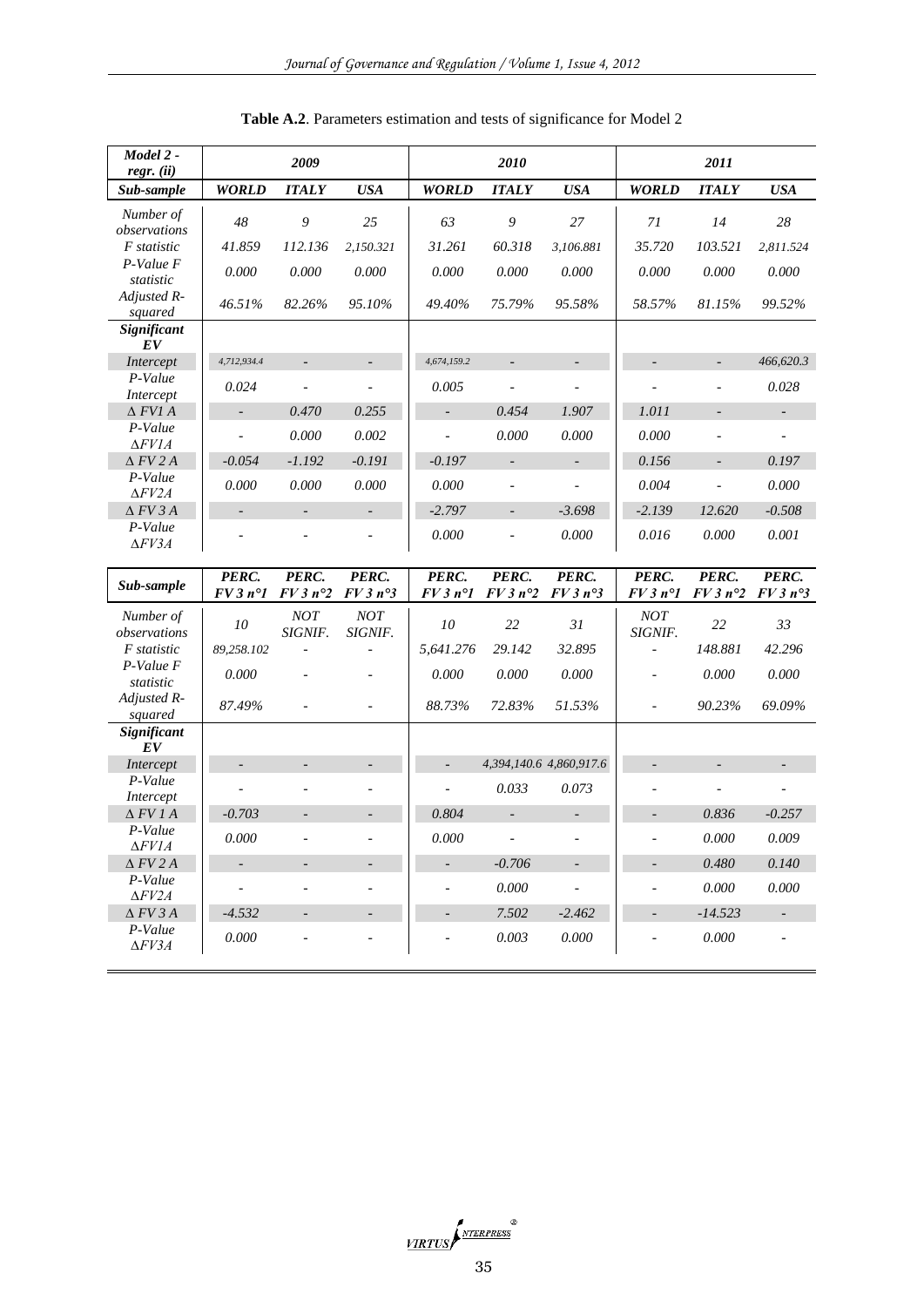| Model 3 -<br>$regr.$ (ii)    |                                      | 2009                                 |                                           |                                      | 2010                                 |                                           |                                      | 2011                                 |                          |
|------------------------------|--------------------------------------|--------------------------------------|-------------------------------------------|--------------------------------------|--------------------------------------|-------------------------------------------|--------------------------------------|--------------------------------------|--------------------------|
| Sub-<br>sample               | <b>WORLD</b>                         | <b>ITALY</b>                         | <b>USA</b>                                | <b>WORLD</b>                         | <b>ITALY</b>                         | <b>USA</b>                                | <b>WORLD</b>                         | <b>ITALY</b>                         | <b>USA</b>               |
| Number of<br>observatio      | 48                                   | 9                                    | 25                                        | NOT<br><b>SIGNIF</b>                 | NOT<br><b>SIGNIF</b>                 | NOT<br><b>SIGNIF</b>                      | 65                                   | 14                                   | NOT<br><b>SIGNIF</b>     |
| ns<br>F statistic            | 106.358                              | 8.161                                | 55.111                                    |                                      |                                      |                                           | 319.776                              | 107.223                              |                          |
| $P-Value F$<br>statistic     | 0.000                                | 0.024                                | 0.000                                     |                                      |                                      |                                           | 0.000                                | 0.000                                |                          |
| Adjusted<br>R-squared        | 67.23%                               | 47.23%                               | 65.50%                                    |                                      |                                      |                                           | 81.76%                               | 81.49%                               |                          |
| Significant                  |                                      |                                      |                                           |                                      |                                      |                                           |                                      |                                      |                          |
| EV<br>Intercept              |                                      | 0.4                                  | $\overline{\phantom{m}}$                  |                                      |                                      |                                           |                                      |                                      |                          |
| P-Value                      |                                      |                                      |                                           |                                      |                                      |                                           |                                      |                                      |                          |
| Intercept                    |                                      | 0.014                                |                                           |                                      |                                      |                                           |                                      |                                      |                          |
| $\Delta\%$ FV 2 A            |                                      | 1.035                                | $\overline{\phantom{a}}$                  |                                      |                                      | $\overline{\phantom{a}}$                  | 5.625                                | 5.705                                | $\overline{\phantom{a}}$ |
| P-Value<br>$\Delta%$ FV 2 A  |                                      | 0.024                                |                                           |                                      |                                      |                                           | 0.000                                | 0.000                                |                          |
| $\Delta\%$ FV 3 A            | 2.030                                | $\blacksquare$                       | 2.040                                     |                                      |                                      |                                           |                                      | $\overline{\phantom{a}}$             |                          |
| P-Value<br>$\Delta%$ FV 3 A  | 0.000                                | $\overline{a}$                       | 0.000                                     |                                      |                                      |                                           |                                      |                                      |                          |
|                              |                                      |                                      |                                           |                                      |                                      |                                           |                                      |                                      |                          |
| Sub-<br>sample               | PERC.<br>FV3                         | PERC.<br>FV3                         | PERC.<br>FV3                              | PERC.<br>FV3                         | PERC.<br>FV3                         | PERC.<br>FV3                              | PERC.<br>FV3                         | PERC.<br>FV3                         | PERC.<br>FV3             |
| Number of<br>observatio      | $n^{\circ}1$<br>NOT<br><b>SIGNIF</b> | $n^{\circ}2$<br>NOT<br><b>SIGNIF</b> | $n^{\circ}3$<br>23                        | $n^{\circ}1$<br>NOT<br><b>SIGNIF</b> | $n^{\circ}2$<br>NOT<br><b>SIGNIF</b> | $n^{\circ}3$<br>31                        | $n^{\circ}1$<br>NOT<br><b>SIGNIF</b> | $n^{\circ}2$<br>NOT<br><b>SIGNIF</b> | $n^{\circ}3$<br>32       |
| ns<br>F statistic            |                                      |                                      | 412.566                                   |                                      |                                      | 9.803                                     |                                      |                                      | 168.700                  |
| P-Value F                    |                                      |                                      | 0.000                                     |                                      |                                      | 0.004                                     |                                      |                                      | 0.000                    |
| statistic<br>Adjusted        |                                      |                                      | 90.39%                                    |                                      |                                      | 21.29%                                    |                                      |                                      | 81.25%                   |
| R-squared<br>Significant     |                                      |                                      |                                           |                                      |                                      |                                           |                                      |                                      |                          |
| EV                           |                                      |                                      |                                           |                                      |                                      |                                           |                                      |                                      |                          |
| Intercept<br>P-Value         |                                      |                                      |                                           |                                      |                                      |                                           |                                      |                                      |                          |
| Intercept                    |                                      |                                      |                                           |                                      |                                      |                                           |                                      | $\overline{\phantom{0}}$             |                          |
| $\Delta\%$ FV 2 A<br>P-Value |                                      |                                      | $\overline{\phantom{a}}$<br>$\frac{1}{2}$ |                                      | $\overline{\phantom{a}}$             | $\overline{\phantom{a}}$<br>$\frac{1}{2}$ |                                      |                                      | 5.698<br>0.000           |
| $\Delta%$ FV 2 A             |                                      |                                      |                                           |                                      |                                      |                                           |                                      |                                      |                          |
| $\Delta\%$ FV 3 A<br>P-Value |                                      |                                      | 2.477<br>$0.000\,$                        |                                      |                                      | 0.630<br>0.004                            |                                      |                                      |                          |

**Table A.3.** Parameters estimation and tests of significance for Model 3

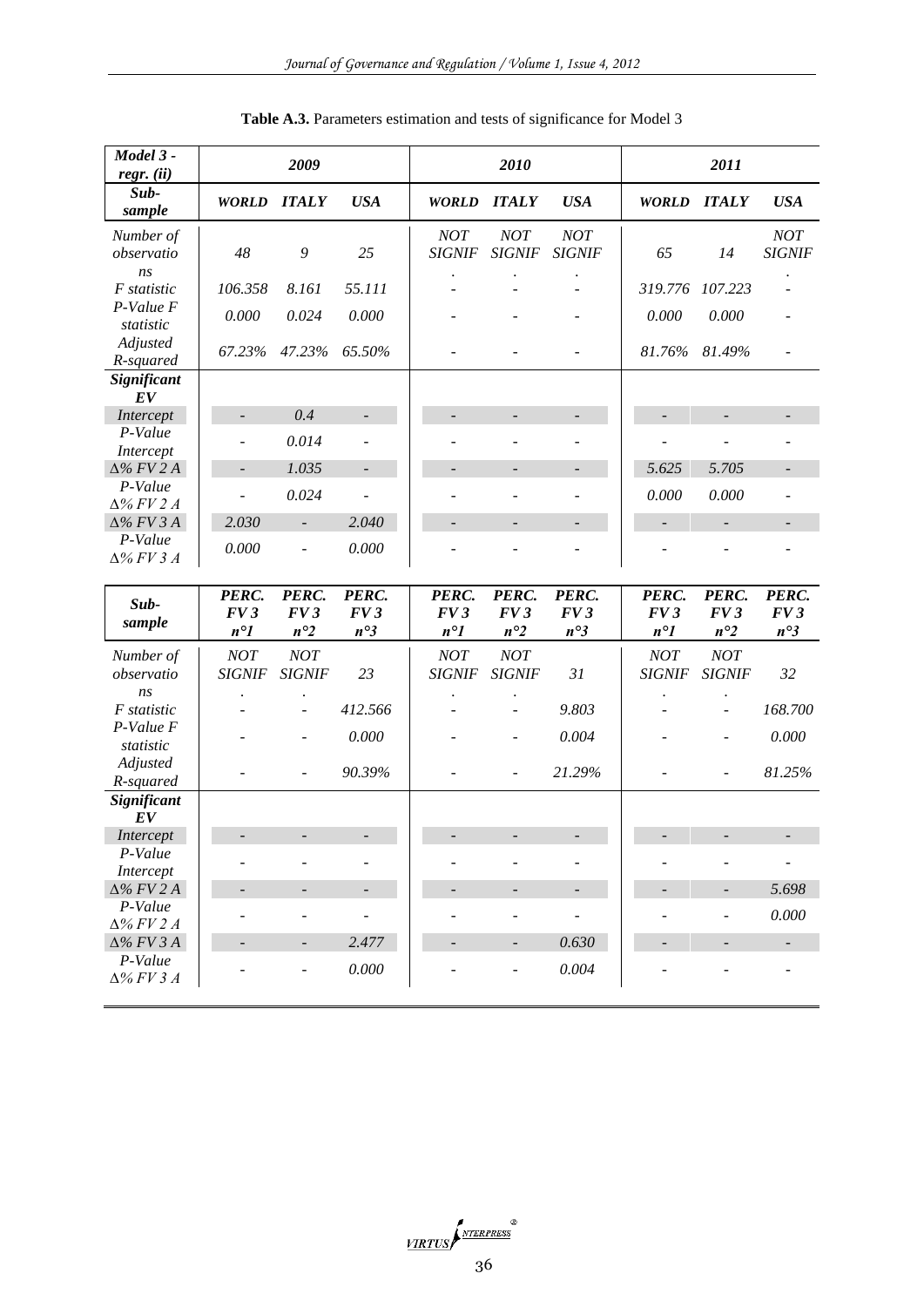| Model 4 -<br>regr. (ii)             |                              | 2009                         |                              |                              | 2010                         |                              |                              | 2011                         |                              |
|-------------------------------------|------------------------------|------------------------------|------------------------------|------------------------------|------------------------------|------------------------------|------------------------------|------------------------------|------------------------------|
| Sub-<br>sample                      | <b>WORL</b><br>D             | <b>ITALY</b>                 | <b>USA</b>                   | <b>WORL</b><br>D             | <b>ITALY</b>                 | <b>USA</b>                   | <b>WORL</b><br>D             | <b>ITALY</b>                 | <b>USA</b>                   |
| Number of<br>observatio             | NOT<br><b>SIGNIF</b>         | NOT<br><b>SIGNIF</b>         | NOT<br><b>SIGNIF</b>         | NOT<br><b>SIGNIF</b>         | 9                            | NOT<br><b>SIGNIF</b>         | 40                           | 12                           | NOT<br><b>SIGNIF</b>         |
| ns<br>F statistic                   |                              |                              |                              | $\overline{a}$               | 12,200                       | $\overline{\phantom{a}}$     | 106,949                      | 439,226                      |                              |
| P-Value F<br>statistic              |                              |                              |                              |                              | 0.010                        |                              | 0.000                        | 0.000                        |                              |
| Adjusted<br>R-squared               |                              |                              |                              | $\overline{a}$               | 47.90%                       | $\overline{\phantom{a}}$     | 81.89%                       | 88.47%                       | $\overline{a}$               |
| Significan<br>tEV                   |                              |                              |                              |                              |                              |                              |                              |                              |                              |
| Intercept                           |                              |                              | $\overline{\phantom{m}}$     |                              |                              | $\overline{\phantom{a}}$     |                              |                              |                              |
| P-Value<br>Intercept                |                              |                              |                              |                              |                              | $\overline{\phantom{a}}$     |                              |                              |                              |
| $\Delta\%$ FV 2<br>net<br>P-Value   |                              |                              |                              |                              | $-1.570$                     |                              | $-4.485$                     | $-4.906$                     |                              |
| $\Delta\%$ FV 2<br>net              |                              |                              |                              |                              | 0.008                        |                              | 0.000                        | 0.000                        |                              |
| $\Delta\%$ FV 3<br>net              |                              |                              |                              |                              |                              |                              | $-54.468$                    |                              |                              |
| $P-Value$<br>$\Delta\%$ FV 3<br>net |                              |                              |                              |                              |                              |                              | 0.000                        |                              |                              |
| Sub-<br>sample                      | PERC.<br>FV3<br>$n^{\circ}1$ | PERC.<br>FV3<br>$n^{\circ}2$ | PERC.<br>FV3<br>$n^{\circ}3$ | PERC.<br>FV3<br>$n^{\circ}1$ | PERC.<br>FV3<br>$n^{\circ}2$ | PERC.<br>FV3<br>$n^{\circ}3$ | PERC.<br>FV3<br>$n^{\circ}1$ | PERC.<br>FV3<br>$n^{\circ}2$ | PERC.<br>FV3<br>$n^{\circ}3$ |
| Number of<br>observatio<br>ns       | NO<br><b>DATA</b>            | NOT<br><b>SIGNIF</b>         | NOT<br><b>SIGNIF</b>         | NO<br><b>DATA</b>            | NOT<br><b>SIGNIF</b>         | NOT<br><b>SIGNIF</b>         | NOT<br><b>SIGNIF</b>         | NO<br><b>DATA</b>            | 24                           |
| F statistic<br>P-Value F            |                              |                              |                              |                              |                              |                              |                              |                              | 279.707                      |
| statistic                           |                              |                              |                              |                              |                              |                              |                              |                              | 0.000                        |
| Adjusted<br>R-squared               |                              |                              |                              |                              |                              |                              |                              |                              | 91.50%                       |
| Significan<br>tEV                   |                              |                              |                              |                              |                              |                              |                              |                              |                              |
| Intercept                           |                              |                              |                              |                              |                              |                              |                              |                              |                              |
| P-Value<br>Intercept                |                              |                              |                              |                              |                              |                              |                              |                              |                              |
| $\Delta\%$ FV 2<br>net              |                              |                              |                              |                              |                              |                              |                              |                              | $-5.101$                     |
| P-Value<br>$\Delta\%$ FV 2<br>net   |                              |                              |                              |                              |                              |                              |                              |                              | 0.000                        |
| $\Delta\%$ FV 3<br>net              |                              |                              |                              |                              |                              |                              |                              |                              | $-66.286$                    |
| P-Value<br>$\Delta\%$ FV 3          |                              |                              |                              |                              |                              |                              |                              |                              | 0.000                        |
| $\it net$                           |                              |                              |                              |                              |                              |                              |                              |                              |                              |

VIRTUS STREEPRESS